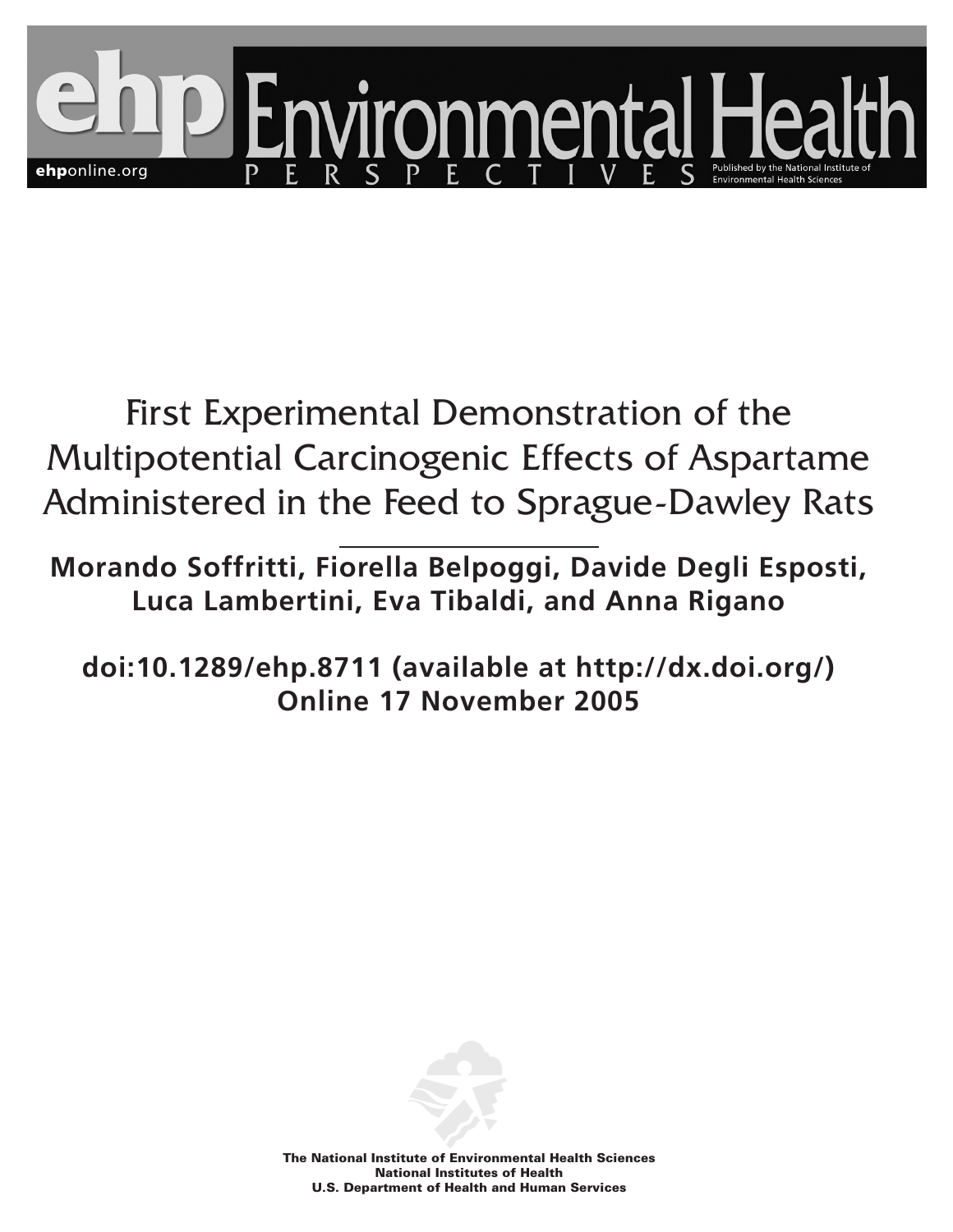First Experimental Demonstration of the Multipotential Carcinogenic Effects of Aspartame Administered in the Feed to Sprague-Dawley Rats

Morando Soffritti<sup>1</sup>, Fiorella Belpoggi<sup>1</sup>, Davide Degli Esposti<sup>1</sup>, Luca Lambertini<sup>1</sup>, Eva Tibaldi<sup>1</sup>, and Anna Rigano<sup>1</sup>

<sup>1</sup>Cesare Maltoni Cancer Research Center, European Ramazzini Foundation of Oncology and Environmental Sciences, Bologna, Italy

**Address of the institution**: Cesare Maltoni Cancer Research Center, European Ramazzini Foundation of Oncology and Environmental Sciences.

Castello di Bentivoglio, Via Saliceto, 3, 40010 Bentivoglio, Bologna, Italy

Tel. +39/051/6640460

Fax +39/051/6640223

e-mail: crcfr@ramazzini.it

Address correspondence to Dr. M. Soffritti, M.D., Scientific Director of the Cesare Maltoni Cancer Research Center, European Ramazzini Foundation of Oncology and Environmental Sciences.

Castello di Bentivoglio, Via Saliceto, 3, 40010 Bentivoglio, Bologna, Italy

Tel. +39/051/6640460

Fax +39/051/6640223

e-mail: crcfr@ramazzini.it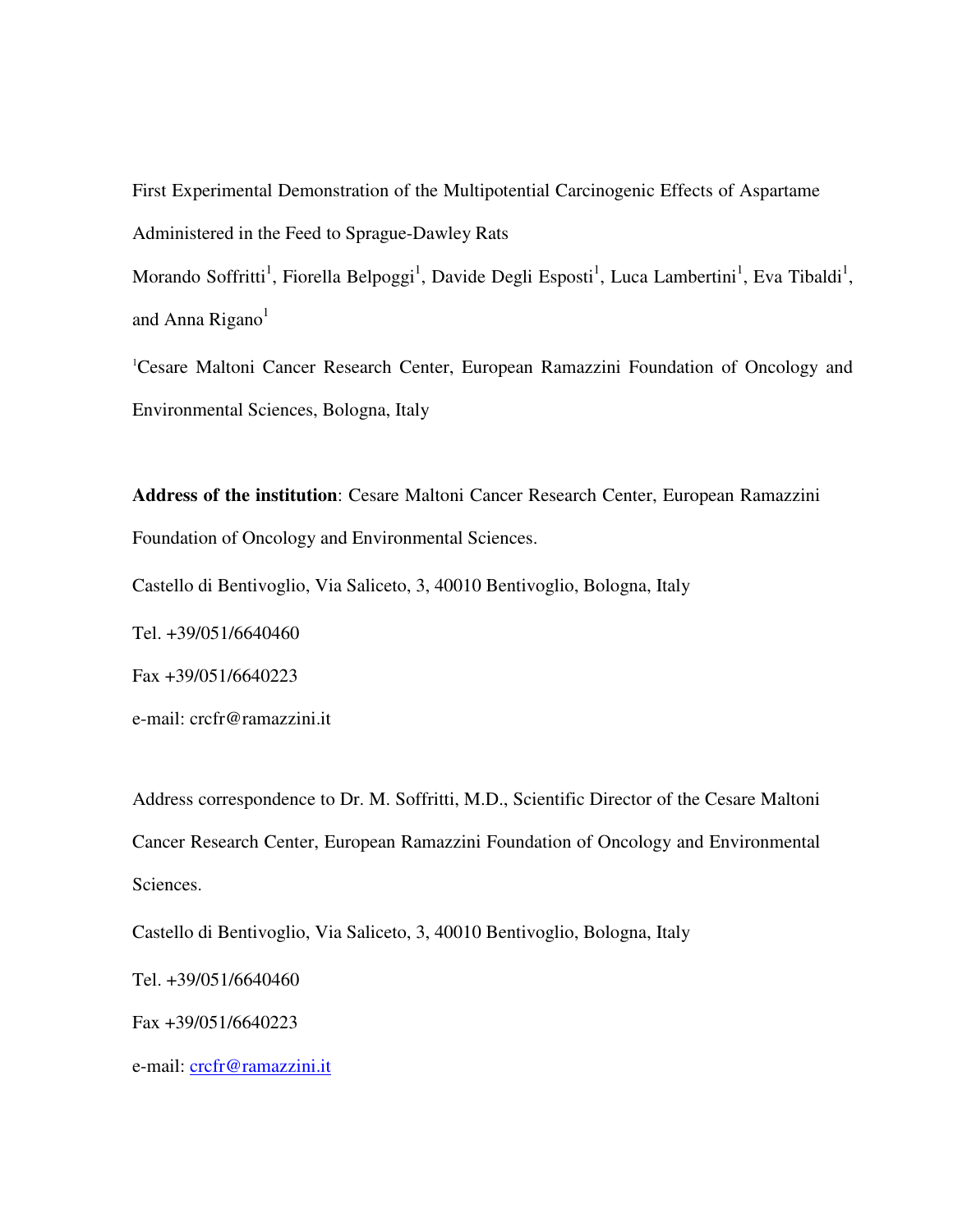**Running title**: Aspartame carcinogenicity

## **Article descriptor**: Carcinogenesis

**Key words**: aspartame, artificial sweetener, carcinogenicity, rats, lymphomas, renal pelvis carcinomas, malignant schwannomas

**Acknowledgements**: A special thanks to the US National Toxicology Program (NTP) for convening a group of pathologists at NIEHS in order to provide a second opinion for a set of lesions of malignancies and their precursors related to the APM treatment, and for the help in statistical analysis. A special thanks also to all the staff who were involved in the project. This research was entirely supported by European Ramazzini Foundation of Oncology and Environmental Sciences, Bologna, Italy. Authors do not have competing financial interests in relation to the submitted article.

### **Abbreviations**:

| ADI:              | <b>Acceptable Daily Intake</b>                           |
|-------------------|----------------------------------------------------------|
| APM:              | Aspartame                                                |
| <b>CMCRC/ERF:</b> | Cesare Maltoni Cancer Research Center/European Ramazzini |
|                   | Foundation                                               |
| DKP:              | Diketopiperazine                                         |
| FDA:              | Food and Drug Administration                             |
| HE:               | Hematoxylin – Eosin                                      |
| <b>IARC</b>       | International Agency for Research on Cancer              |
| MSA:              | Monosodium Aspartate                                     |
| <b>MTBE</b>       | Methyl- <i>tert</i> -butyl ether                         |
| pmm               | <i>Post mortem</i> modifications                         |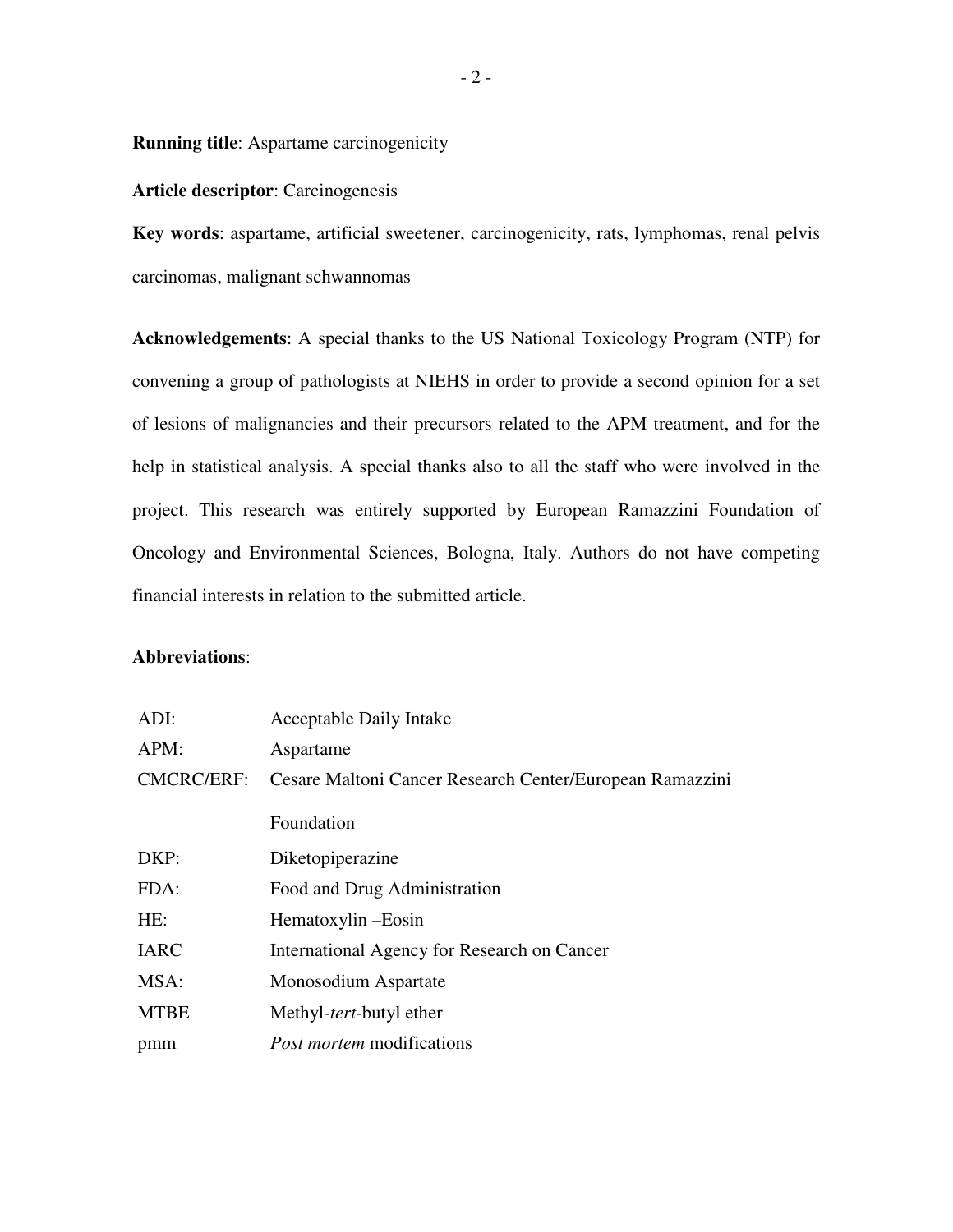# **Outline of section headers**

| Abstract                          | 286 words  | pg.4    |
|-----------------------------------|------------|---------|
| Introduction                      | 1521 words | pg. $5$ |
| Material and methods              | 889 words  | pg. 10  |
| Results                           | 1359 words | pg. 13  |
| Discussion                        | 923 words  | pg. 18  |
| Conclusions                       | 158 words  | pg. 21  |
| References                        | 1158 words | pg. 23  |
| Table 1-4                         | 1000 words | pg. 29  |
| Figure legends                    | 158 words  | pg. 33  |
| Figures 1-2                       | 500 words  | pg. 34  |
| Total paper word count 7666 words |            |         |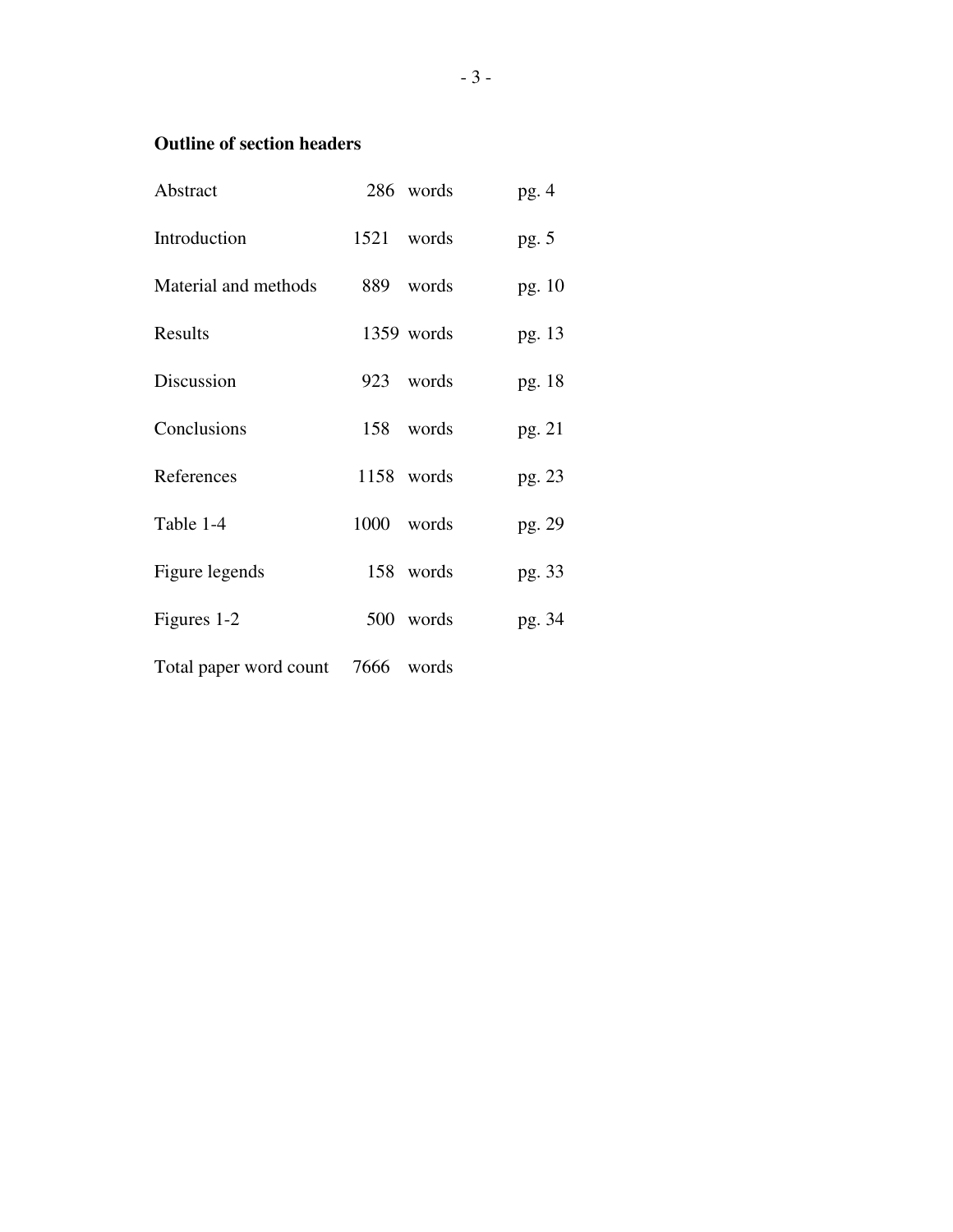#### ABSTRACT

The Cesare Maltoni Cancer Research Center of the European Ramazzini Foundation has conducted a long-term bioassay on aspartame (APM), a widely used artificial sweetener. APM was administered with feed to 8 week-old Sprague-Dawley rats (100-150/sex/group), at concentrations of 100,000; 50,000; 10,000; 2,000; 400; 80 or 0 ppm. The treatment lasted until natural death, at which time all deceased animals underwent complete necropsy. Histopathological evaluation of all pathological lesions and of all organs and tissues collected was routinely performed on each animal of all experimental groups.

The results of the study show for the first time that APM, in our experimental conditions, causes: 1) an increased incidence of malignant tumor-bearing animals with a positive significant trend in males ( $p\leq 0.05$ ) and in females ( $p\leq 0.01$ ), in particular those females treated at 50,000 ppm ( $p\leq 0.01$ ); 2) an increase in lymphomas and leukemias with a positive significant trend in both males ( $p \le 0.05$ ) and females ( $p \le 0.01$ ), in particular in females treated at doses of 100,000 ( $p \le 0.01$ ), 50,000 ( $p \le 0.01$ ), 10,000 ( $p \le 0.05$ ), 2,000 ( $p \le 0.05$ ),  $400$  ( $p \le 0.01$ ) ppm; 3) a statistically significant increased incidence, with a positive significant trend ( $p\leq 0.01$ ) of transitional cell carcinomas of the renal pelvis and ureter and their precursors (dysplasias) in females treated at  $100,000$  ( $p \le 0.01$ ),  $50,000$  ( $p \le 0.01$ ), 10,000 ( $p\leq 0.01$ ), 2,000 ( $p\leq 0.05$ ) and 400 ppm ( $p\leq 0.05$ ); and 4) an increased incidence of malignant schwannomas of peripheral nerves with a positive trend ( $p \le 0.05$ ) in males.

The results of this mega-experiment indicate that APM is a multipotential carcinogenic agent, even at a daily dose of 20 mg/kg b.w., much less than the current acceptable daily intake (ADI). On the basis of these results, a re-evaluation of the present guidelines on the use and consumption of APM is urgent and cannot be delayed.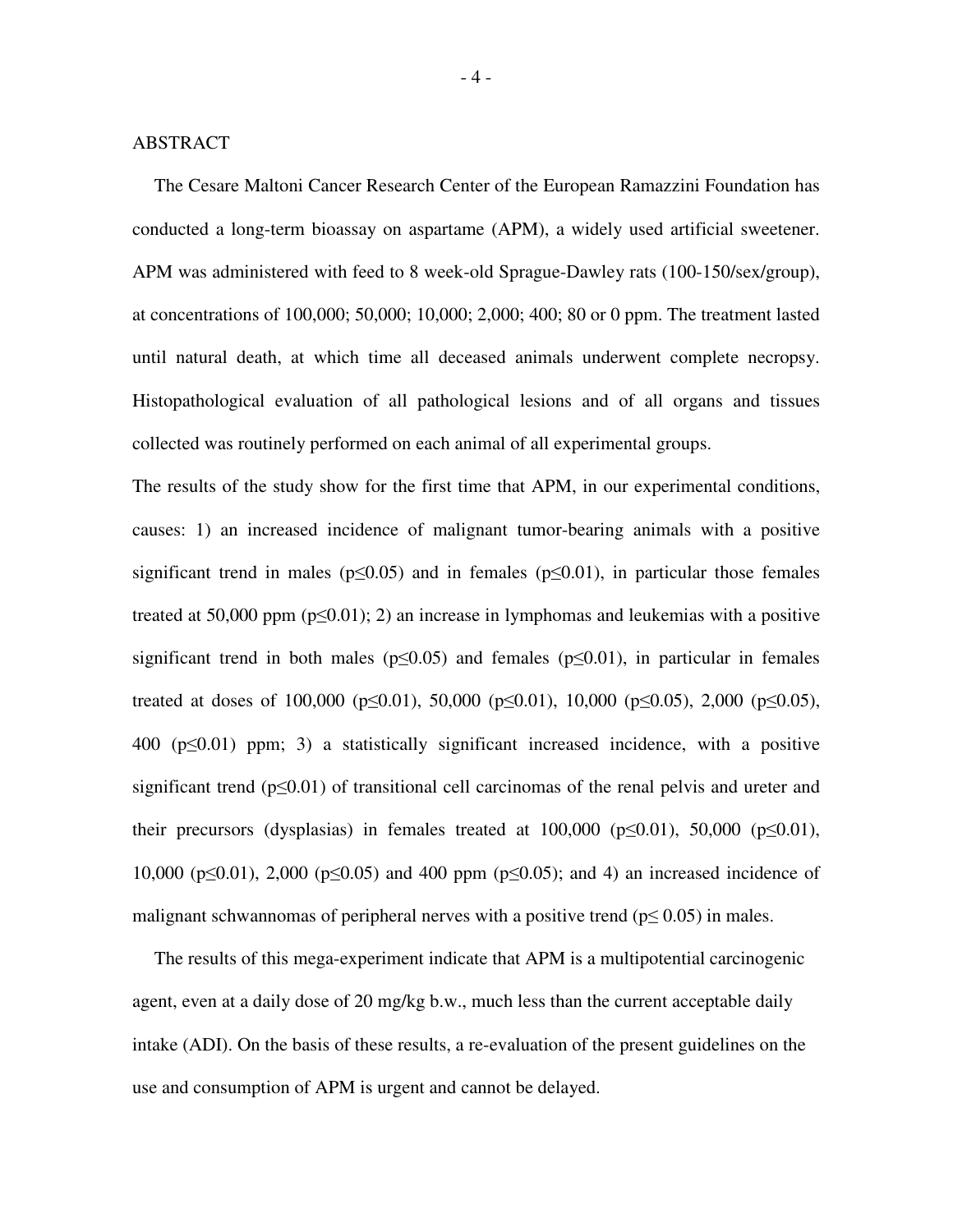#### INTRODUCTION

Nowadays consumers are increasingly concerned about the quality and safety of many products present in the diet of industrialized countries, in particular the use of artificial sweeteners, flavorings, colorings, preservatives and dietary supplements. General apprehension also exists regarding the possible long-term health effects of the raw materials and technologies used for the packaging, sterilization and distribution of foods. Of particular concern are the potential carcinogenic effects of these products and processes.

The experimental and epidemiological data currently available to evaluate the above carcinogenic risks are insufficient and often unreliable, due to the inadequate planning and conduct of previous experiments. This inadequacy, combined with the general limited knowledge about the safety/potential carcinogenic effects of substances widely present in the industrialized diet, motivated the design of an integrated project of mega-experiments in 1985 at the Cesare Maltoni Cancer Research Center (CMCRC) of the European Ramazzini Foundation (ERF). The products studied are reported in Table 1. Products and agents selected for the project were those for which committee debate and opinions often acted as surrogates for good laboratory work. Over the course of the project, up to now, 32 longterm bioassays have been performed using over 25,000 rodents. Studies have evaluated the carcinogenicity of 12 different products, including the artificial sweetener Aspartame (APM).

The following report presents the results of the mega-experiment on the carcinogenicity of APM in which the sweetener was administered in feed to Sprague-Dawley rats for the life span.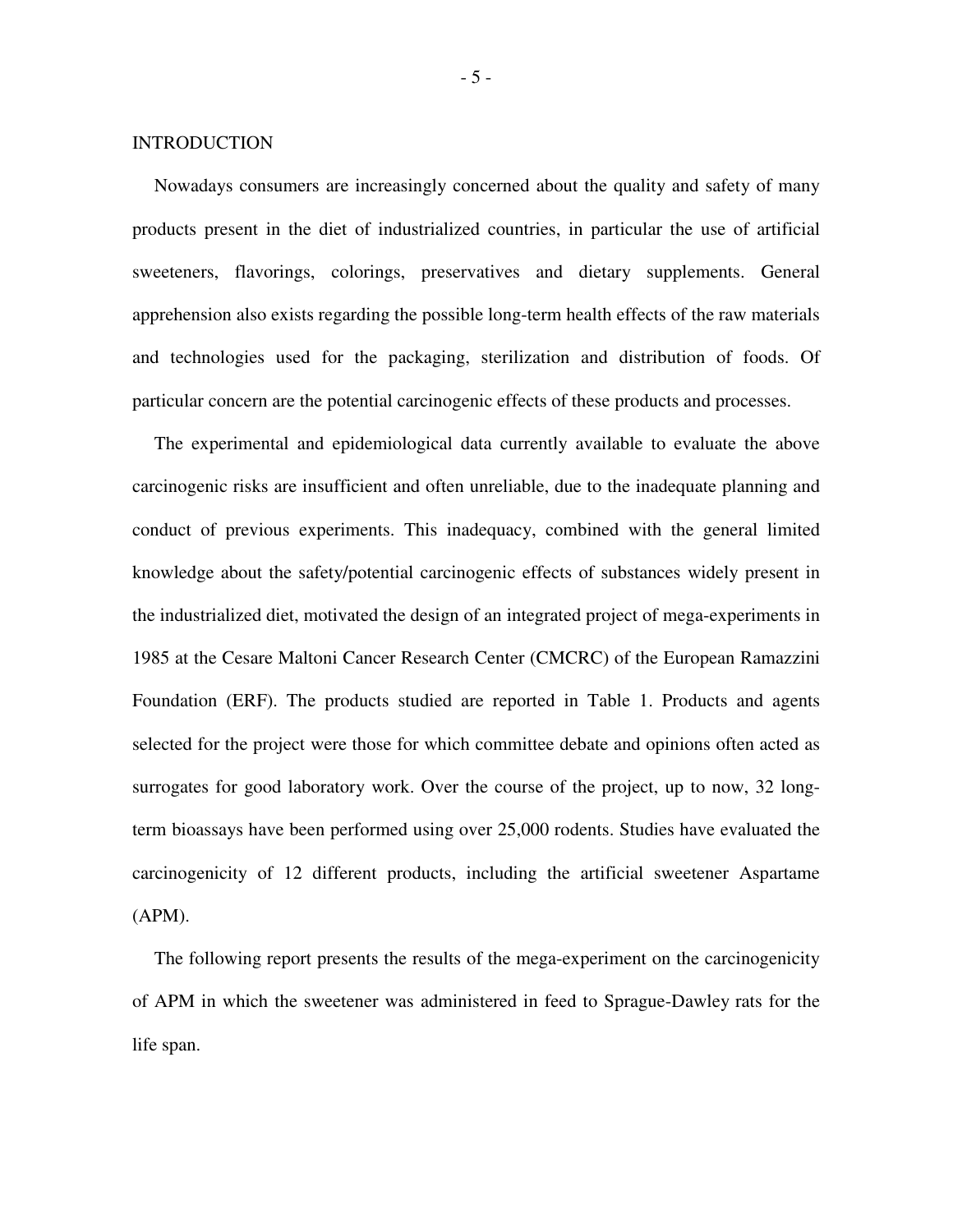APM, the methyl ester of the dipeptide L- $\alpha$ -aspartyl-L-phenylalanine (C<sub>14</sub>H<sub>18</sub>N<sub>2</sub>O<sub>5</sub>), is a widely used artificial sweetener with a molecular weight of 294.3. Under particular conditions (extreme pH, high temperature, lengthy storage times) APM may be contaminated by the diketopiperazine cycloaspartylphenylalanine (DKP) (Butchko et al. 2002a).

For more than 30 years, APM has been widely used as a food additive due to its very strong, sweet taste. The sweetening power of APM is estimated to be 200 times that of sucrose, whereas saccharin and cyclamate are 300 and 30 times sweeter, respectively (Mazur 1984).

Initial commercial approval of APM in the United States was granted by the FDA in 1974. The FDA later approved the limited use of APM in solid foods in 1981 and extended this authorization to soft drinks in 1983. APM was eventually approved as a general sweetener in 1996 (FDA 1981, 1983, 1996). In the European Union, the safe use of APM was authorized in 1994.

After saccharin, APM is the second most used artificial sweetener in the world. It is estimated that more than 8,000 tons of APM are consumed each year in the USA (Hazardous Substances Data Bank 2005). In terms of world consumption, APM represents 62% of the value of the intense sweetener market (Fry 1999).

APM is found in more than 6,000 products, including carbonated and powdered soft drinks, hot chocolate, chewing gum, candy, desserts, yoghurt, table-top sweeteners and in some pharmaceutical products, such as vitamins and sugar-free cough drops, and is estimated by the Aspartame Information Center (2005) to be consumed by over 200 million people worldwide.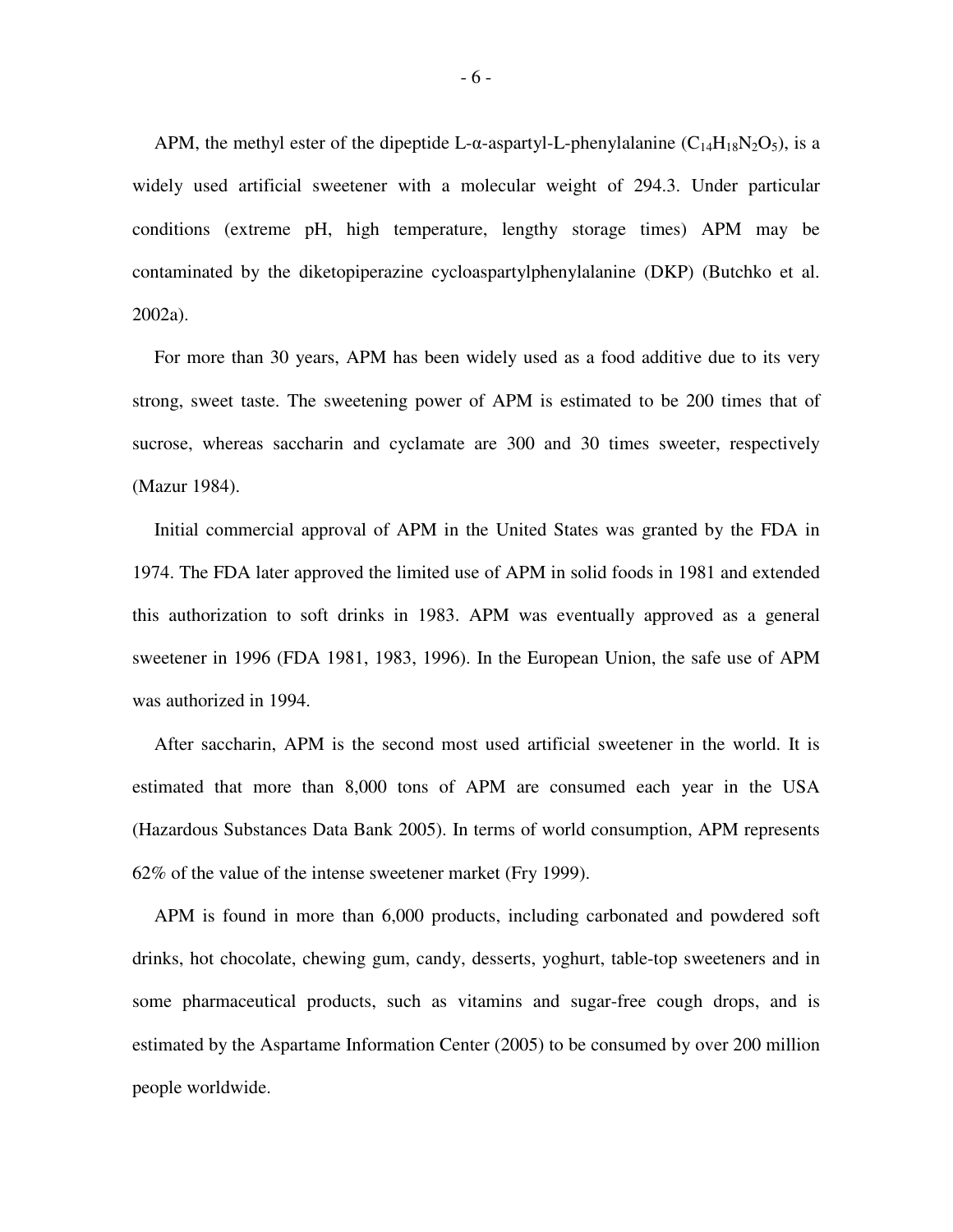The average APM daily intake in the general population has been shown, by dietary surveys performed in the United States among APM consumers during the period 1984- 1992, to range from 2 to 3 mg/kg of body weight. Consumption by 2 to 5 year-old children and by females of childbearing age in these surveys ranged from about 2.5 to 5 mg/kg b.w./day (Butchko et al. 2002b). APM intake was also monitored in several other regions, including 7 European countries. Although survey methodologies may have differed, the APM intake was remarkably consistent across studies and was well below the Acceptable Daily Intake (ADI) both in the United States (50 mg/kg b.w.) and in Europe (40 mg/kg b.w.) (Butchko et al. 2002b).

Investigations into the metabolism of APM have shown that, in rodents, non-human primates and humans, it is metabolized in the gastrointestinal tract into three constituents: aspartic acid, phenylalanine and methanol, which are absorbed into the systemic circulation (Ranney et al. 1976). For each molecule of APM, one molecule of each constituent is produced. After absorption, they are then utilized, metabolized and/or excreted by the body following the same metabolic pathways as when consumed through the ordinary diet, namely: aspartate is transformed into alanine plus oxaloacetate (Stegink 1984); phenylalanine is transformed mainly into tyrosine and, to a smaller extent, phenylethylamine and phenylpyruvate (Harper 1984); while methanol is transformed into formaldehyde and then to formic acid (Opperman 1984).

It has been reported that APM is not genotoxic in the following tests: dominant lethal mutation assay in rats, host-mediated assay in rats and mice, *in vivo* cytogenetic assay in rats, the Ames test (Kotsonis and Hjelle 1996). Results of an assay to measure induction of unscheduled DNA synthesis in rat hepatocytes treated with APM *in vitro* were negative,

- 7 -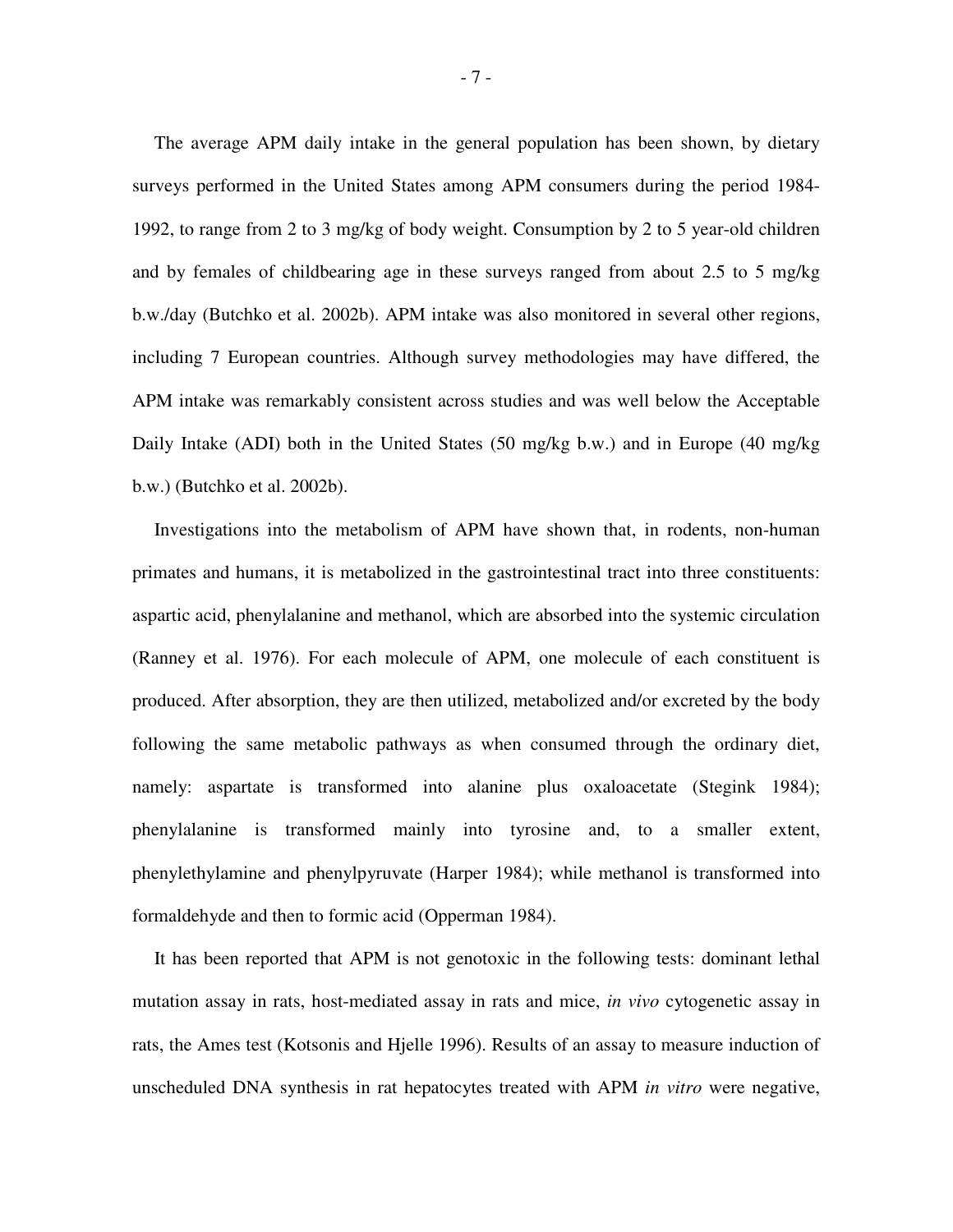indicating the absence of APM-induced DNA damage (Jeffrey and Williams 2000). *In vivo*, a mixture of aspartame (up to 350 mg/kg) and a second sweetener, acesulfame potassium (up to 150 mg/kg), was reported to be negative in a test for the induction of chromosomal aberration in bone marrow cells of male Swiss mice, when administered by gavage. However a dose-related increase in the percentage of cells with chromosomal aberrations was noted with increasing doses of the two sweeteners, but the increase was not statistically significant (Mukhopadhyay et al. 2000).

Two long-term feeding carcinogenicity bioassays on APM were performed on rats and one on mice in the early 1970s by the producer Searle & Co. Results were reviewed by the FDA and then summarized in the Federal Register of 1981 (FDA 1981). To date, the details of the experiments have not been published.

In the first study, groups of 40 male and 40 female Sprague-Dawley rats were treated with 1, 2, 4, or 6 to 8 g/kg b.w./day of APM in the diet. The treatment started at 4 weeks of age and lasted for a period of 104 weeks. A control group of 60 rats per sex was fed the same diet without APM. At the end of the treatment, all surviving animals were sacrificed and their brains, as well as other organs (not specified in the report), were examined histologically. Brain tumors were observed in 7/155 (4.5%) exposed males *vs* 1/59 (1.7%) controls, and in 5/158 (3.2%) exposed females *vs* 0/59 (0%) in controls. Overall, the FDA considered the study to be negative with regard to the carcinogenicity of APM.

In the second study, groups of 40 male and 40 female Sprague-Dawley rats were exposed to APM, at doses of 2 and 4 g/kg b.w./day, through their mothers' diet both *in utero* and during lactation, and then for 104 weeks with APM in their own diets. A control group of 60 rats per sex was fed the same diet without APM. The animals were necropsied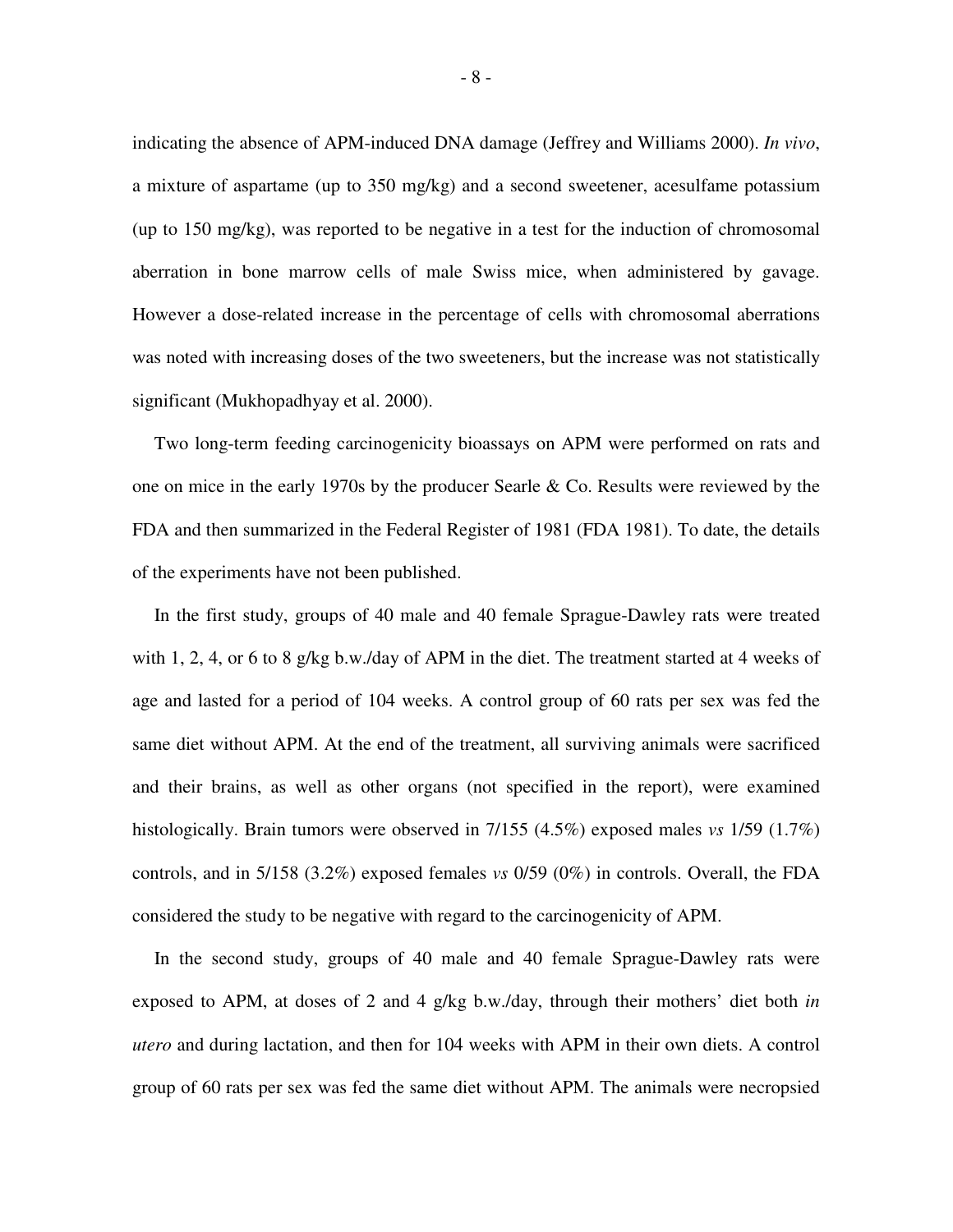at the time of death or at 104 weeks after weaning. Three brain tumors were observed among control males and one among control females. Brain tumors were also observed in two males and one female in the 2 g/kg b.w. group, and in one male and one female in the 4 g/kg b.w. group. Again, the FDA considered the study to be negative with regard to the carcinogenicity of APM.

Regarding the third chronic APM study, in this case performed on mice, the FDA reported that the results did not show any treatment-related carcinogenic effect. In this experiment, as reported by Molinary (1984), groups of 36 male and 36 female mice were fed 1, 2, 4 g/kg b.w./day until 110 weeks of age. A group of 72 males and 72 females served as the control. There were no treatment-related effects on survival and behavior, nor were any lesions recorded during macroscopic or microscopic analysis.

An APM carcinogenicity study was also conducted in Japan during this period (Ishii 1981; Ishii et al. 1981). Groups of 86 male and 86 female Wistar rats were treated with APM in feed at doses of 0, 1, 2, or 4 g/kg b.w./day from 6 to 110 weeks of age. No increase in the incidence of brain tumors was observed in the treated groups as compared to the controls. Exhaustive experimental details of this study were not published.

Epidemiological studies to evaluate the relationship between APM intake and cancer development in humans are not currently available.

Although all of the aforementioned studies were considered negative with respect to the carcinogenicity of APM, in our opinion, these studies did not comply with today's basic requirements for testing the carcinogenic potential of a physical or chemical agent, in particular concerning the number of animals for each experimental group and the duration of the experiment until 110 weeks of age of the animals.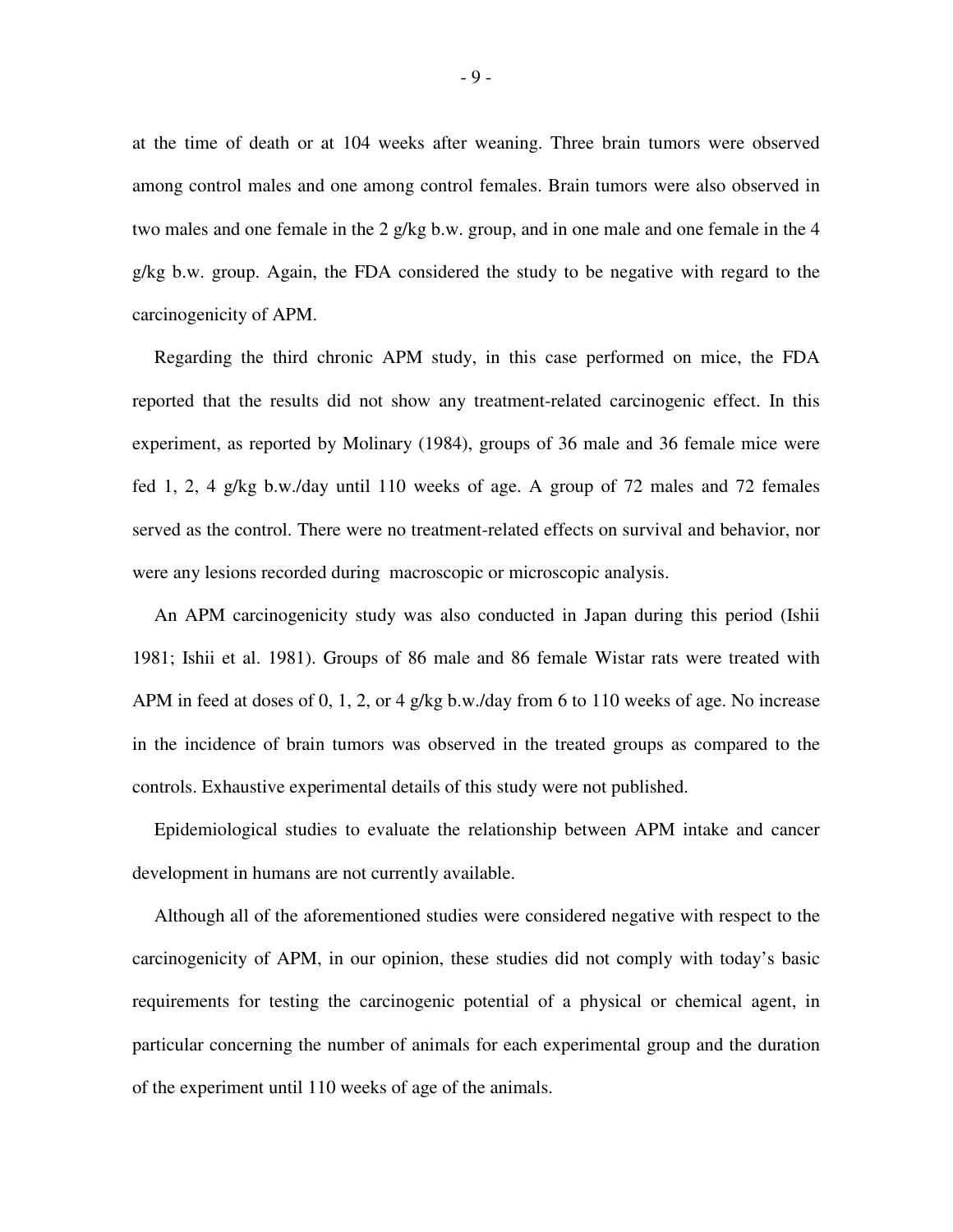For these reasons, and in light of the ever increasing diffusion of APM in the diet of industrialized countries (particularly in products consumed by young children and pregnant women), we considered it important to perform a mega-experiment following today's internationally recognized Good Laboratory Practices for carcinogenicity bioassays and, more specifically, the life-span carcinogenicity bioassay design followed for many years at the CMCRC and described in previous publications (Soffritti et al. 1999; Soffritti et al. 2002c).

## MATERIALS AND METHODS

The APM, as a food grade material, was produced by Nutrasweet and supplied by Giusto Faravelli S.p.A. in Milan, Italy. Its purity was more than 98%: DKP was less than 1.5% and L-phenylalanine was less than 0.5%. The method used to determine APM purity was an infrared absorption spectrophotometer assay. An assumed daily intake by humans of 5,000; 2,500; 500; 100; 20; 4 or 0 mg/kg b.w. was simulated by adding APM to the standard Corticella diet, used for 30 years at the CMCRC/ERF Laboratory, at concentrations of 100,000; 50,000; 10,000; 2,000; 400; 80; or 0 ppm. The APM daily assumption in mg/kg b.w. was calculated considering the average weight of a rat for the duration of the experiment as 400 g, and the average consumption of feed as 20 g per day, both for males and females. APM was administered with feed *ad libitum* to Sprague-Dawley rats (100-150/sex/group). The experiment started when the animals were 8 weeksold. The treatment lasted until natural death. Control animals received the same feed without APM. The experiment was conducted according to the Italian law regulating the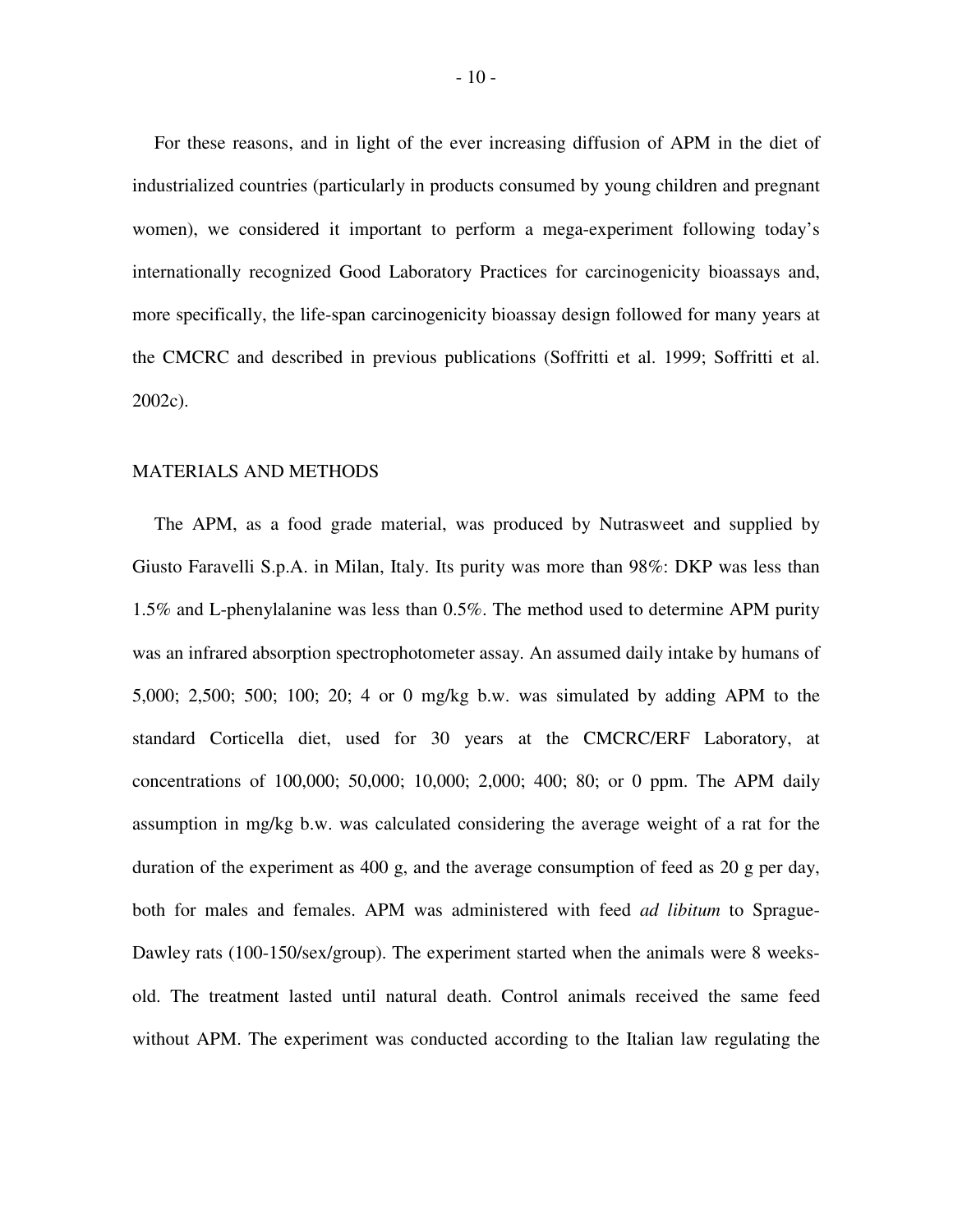use of animals for scientific purposes (Decreto Legislativo 116 1992), which provides the guidelines on how to treat animals humanely and without suffering.

Rodents used for the experiment were male (M) and female (F) Sprague-Dawley rats from the colony of the CMCRC/ERF. This colony of rats has been employed for various experiments in the laboratory for nearly 30 years and extensive historical data are available on the tumor incidence among untreated rats. All control animals were monitored for feed and water consumption and body weight for their life span and, upon death, underwent complete necropsy and histopathological evaluation.

The health status of the animals was regularly checked by the veterinarians of the Local and National Health Services. Before matching, the breeders were clinically observed for their health status, in order to exclude any diseased animals and the experimental animals were clinically examined monthly until the end of the experiment.

At 4-5 weeks of age, after weaning, the experimental animals were randomised in order to have no more than one male and one female from each litter in the same group. They were then housed, in groups of 5, in makrolon cages (41x25x15 cm), with stainless-steel wire tops and a shallow layer of white wood-shavings as bedding, and kept in rooms destined only to this experiment, at a temperature of  $23 \pm 2$ °C and relative humidity of 50-60%, respectively.

Once a week for the first 13 weeks, then every two weeks until 110 weeks of age, the mean daily drinking water and feed consumption were measured per cage, and body weight measured individually. Measurement of body weight continued every 8 weeks until the end of the experiment. The animals were clinically examined for gross changes every 2 weeks for the entire duration of the experiment. In order to evaluate the status and behaviour of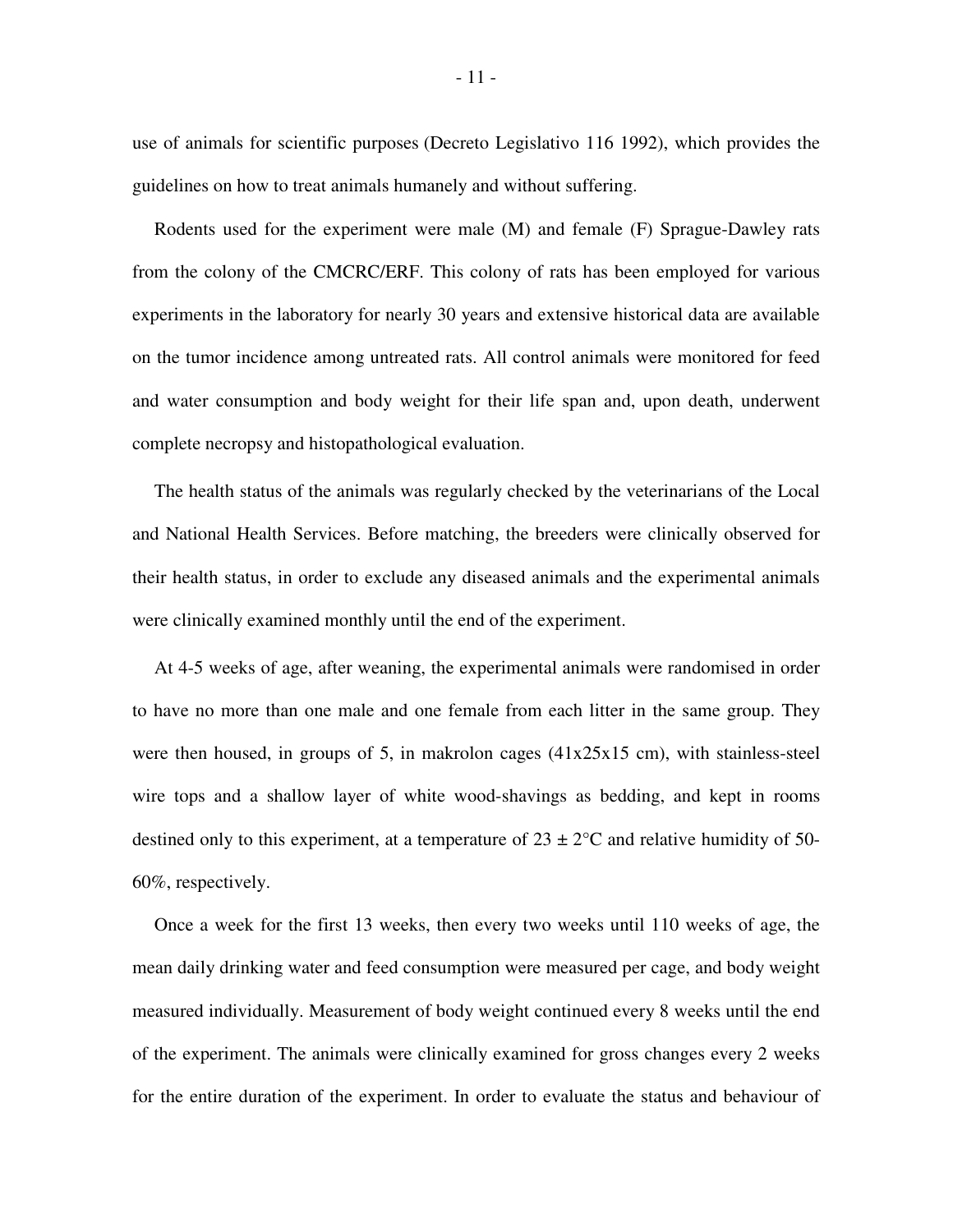the animals and to limit the *post mortem* modifications (pmm), a patrol was performed three times daily from Monday to Friday and twice on Saturdays and Sundays and festivities. Dead animals were registered and kept refrigerated at 4°C until necropsy. Based on this procedure (part of our longstanding Standard Operating Procedures, SOP) very few animals were affected by pmm and, on very rare occasions, this interfered with the ability to histologically diagnose and interpret some lesions.

The biophase ended at 151 weeks, with the death of the last animal at the age of 159 weeks. Upon death, the animals underwent complete necropsy. Histopathology was routinely performed on the following organs and tissues of each animal from each group: skin and subcutaneous tissue, mammary gland, the brain (3 sagittal sections), pituitary gland, Zymbal glands, salivary glands, Harderian glands, cranium (five sections, with oral and nasal cavities and external and internal ear ducts), tongue, thyroid, parathyroid, pharynx, larynx, thymus and mediastinal lymph nodes, trachea, lung and mainstem bronchi, heart, diaphragm, liver, spleen, pancreas, kidneys, adrenal glands, oesophagus, stomach (fore and glandular), intestine (four levels), urinary bladder, prostate, gonads, interscapular brown fat pad, subcutaneous and mesenteric lymph nodes, and other organs or tissues with pathological lesions. All organs and tissues were preserved in 70% ethyl alcohol, except for bones which were fixed in 10% formalin and then decalcified with 10% formaldehyde and 20% formic acid in water solution. The normal specimens were trimmed, following the CMCRC/ERF Laboratory SOP. Trimmed specimens were processed as paraffin blocks, and 3-5 micron sections of every specimen were obtained.

Sections were routinely stained with Hematoxylin-Eosin (HE). Immunohistochemical staining for S100 was performed to characterize malignant Schwannoma, while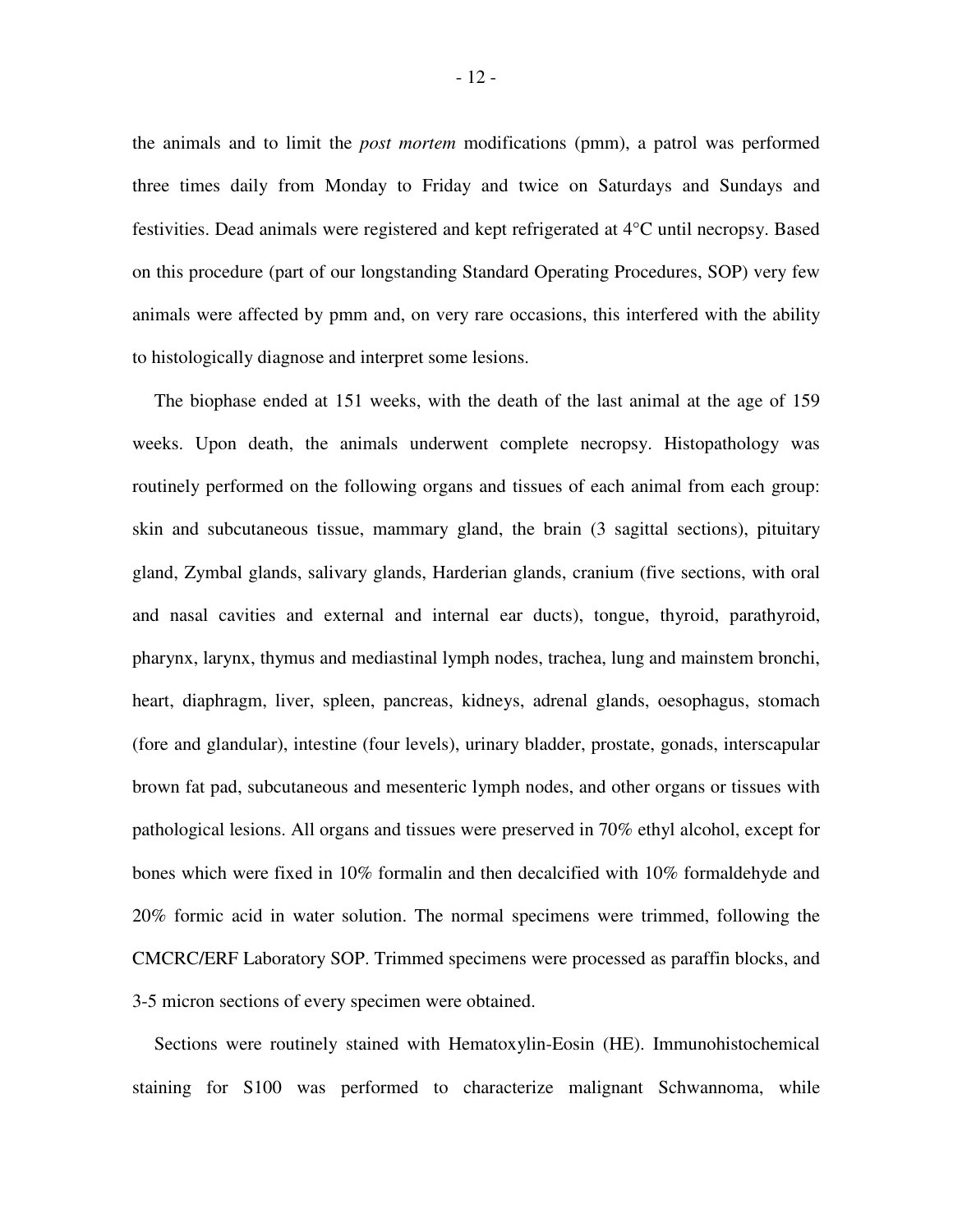chromogranin A staining was used to characterize olfactory neuroblastoma. For S100 staining, a polyclonal rabbit Anti-S100 (Dakocytomation code no. Z0311) was used as primary antibody while, for chromogranin A staining, a polyclonal rabbit anti-human chromogranin A (Dakocytomation code no. N1535) was used (Information Centre for Immunohistochemistry 2005).

Two statistical tests were used to analyze neoplasm and non neoplastic lesion incidence data. The Cochran-Armitage trend test (Armitage 1971; Gart et al. 1979) was used to test for linear trends in tumor incidence. Also used was the poly K-test (Bailer and Portier 1988; Portier and Bailer 1989; Piegorisch and Bailer 1997), a survival-adjusted quantal response modification of the Cochran-Armitage test that takes survival into account. The test used and the p-values are reported in the tables.

## RESULTS

The study proceeded smoothly without unexpected occurrences. No differences were observed in water consumption between the treated and the untreated groups, whereas a dose-related difference in feed consumption was observed between the various treated groups and the control group in both males and females (Figure 1A, B). No substantial differences in mean body weight were observed between the treated and control groups, apart from a slight decrease in females treated at 100,000 ppm (Figure 1C). No substantial difference in survival was observed among the groups (Figure 1D, E).

No evident behavioral changes were observed among treated animals compared to the controls. In animals exposed to the highest dose of APM, yellowing of the coat was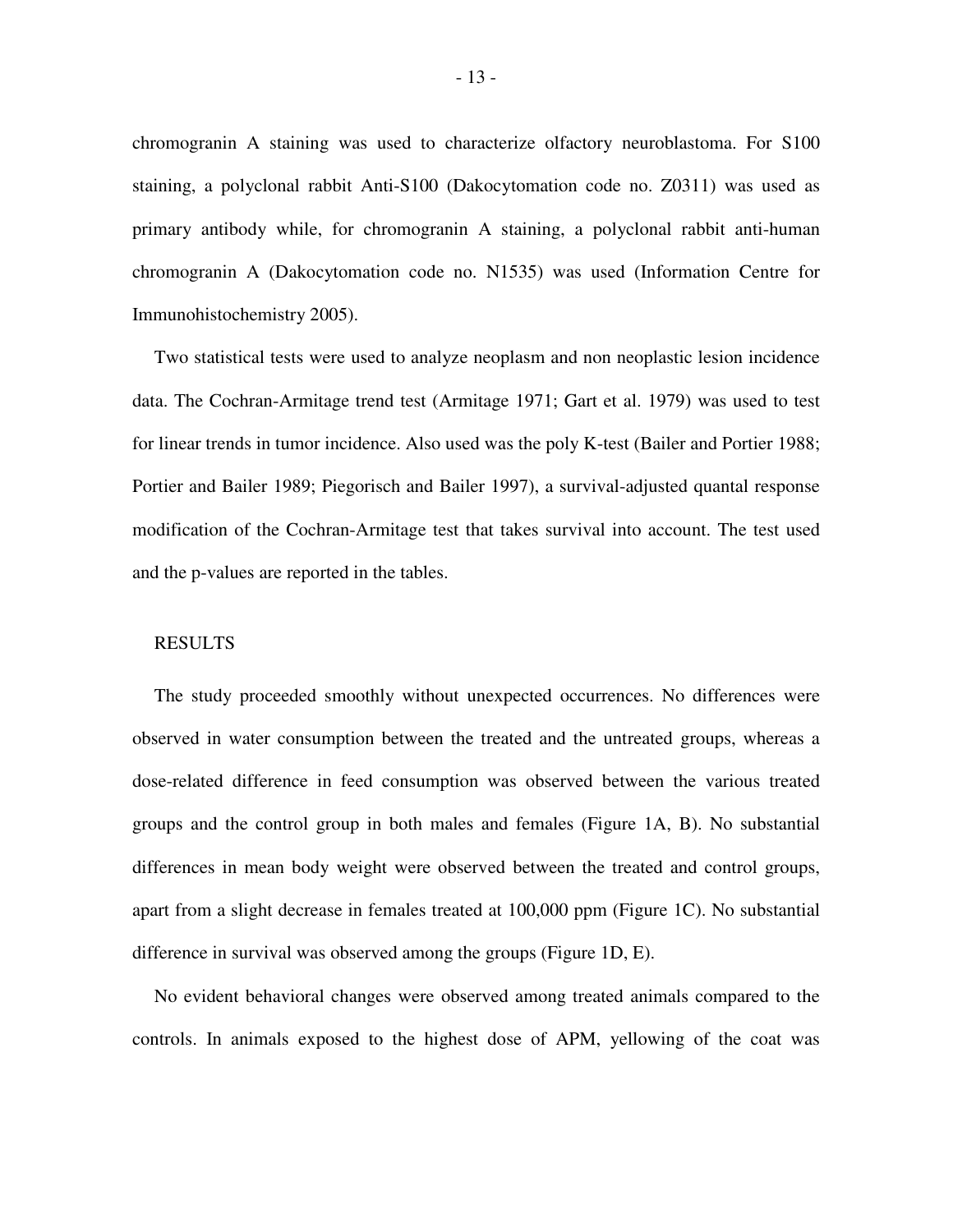observed: this change had previously been observed in our laboratory in rats exposed to formaldehyde administered with drinking water (Soffritti et al. 2002b).

The carcinogenic effects of APM are reported in Table 2 for males and Table 3 for females. Multiple tumors of different type and site, of different type in the same site, of the same type in bilateral organs, of the same type in the skin, in the subcutaneous tissue, and in mammary glands, or at distant sites of diffuse tissue (i.e. bones and skeletal muscle) were plotted as single/independent tumors. Multiple tumors of the same type in the same tissue and organ, apart those above mentioned, were plotted only once.

*Total malignant tumors.* The incidence of malignant tumor-bearing animals occurred with a significant positive trend in males ( $p\leq 0.05$ ) and in females ( $p\leq 0.01$ ) as reported in Tables 2 and 3. A statistically significant increase of the incidence of malignant tumors was observed in females treated at 50,000 ppm  $(p \le 0.01)$  compared to the control group (Table 3). Tumor types which contributed most are presented as follows.

*Lymphomas-leukemias.* The data on the occurrence of lymphomas–leukemias, reported in Tables 2 and 3, indicate that APM causes a significant positive trend in males ( $p \le 0.05$ ) and in females ( $p\leq 0.01$ ). When compared to untreated control groups, the increased incidence of lymphomas-leukemias in treated females was statistically significant at doses of 100,000 ( $p \le 0.01$ ), 50,000 ( $p \le 0.01$ ), 10,000 ( $p \le 0.05$ ), 2,000 ( $p \le 0.05$ ) and 400 ( $p \le 0.01$ ) ppm. The most frequent histocytotypes observed in the experiment were lymphoimmunoblastic lymphomas, mainly involving lung and mediastinal/peripheral nodes, and histiocytic sarcomas, involving mainly lung, liver, spleen and nodes. The distribution of lymphomas-leukemias by histocytotypes is presented in Table 4. The differential diagnoses were based on the morphological criteria followed in our laboratory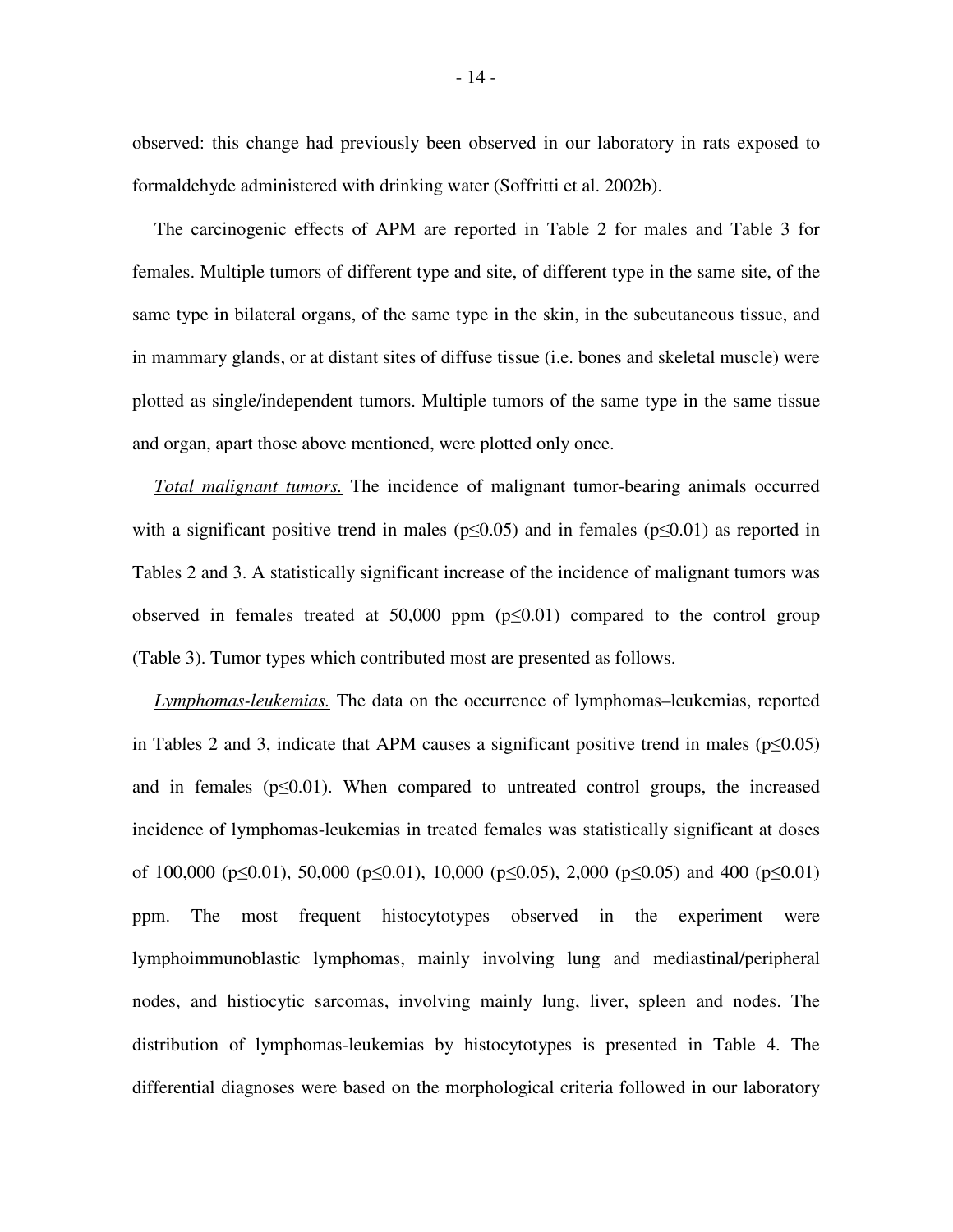for several decades and are in line with the guidelines of the International Classification of Rodent Tumors (IARC 1993). Lymphomas-leukemias (this term includes all types of hemolymphosarcomas and leukemias) are neoplasias arising from hemolymphoreticular tissues, and their aggregation is widely used in experimental carcinogenesis. The reason is, as has been stated, that both solid and circulating phases are present in many lymphoid neoplasms, and distinction between them is artificial (Harris et al. 2001).

*Preneoplastic and neoplastic lesions of the renal pelvis and ureter.* The incidences of preneoplastic and neoplastic lesions of the transitional cell epithelium of the renal pelvis and ureter are reported in Tables 2 and 3. A dose-related increase in the incidence of dysplastic hyperplasias and dysplastic papillomas of the renal pelvis and ureter were observed in females. Carcinomas in females occurred with a positive trend ( $p\leq 0.05$ ) and the incidence in females exposed at  $100,000$  ppm was significantly higher ( $p \le 0.05$ ) compared to the controls. Carcinomas were also observed among males treated at 100,000, 50,000, 10,000, and 2,000 ppm. In females, dysplastic lesions and carcinomas combined show a significant positive trend ( $p \le 0.01$ ) and a statistically significant increase in those treated at 100,000 ( $p \le 0.01$ ), 50,000 ( $p \le 0.01$ ), 10,000 ( $p \le 0.01$ ), 2,000 ( $p \le 0.05$ ) and 400 ppm ( $p \le 0.05$ ). A threefold increase is also observed in the 80 ppm treated group. We did not observe substantial differences in the incidence of inflammation between males and females treated at the different doses, as compared to controls. Increased incidence of calcification was observed in females, particularly in those treated at 100,000 ppm (39%), 50,000 ppm (25%) and 10,000 ppm (19%), when compared to controls (8%); this effect was not observed in males. It should be pointed out that, while transitional cell carcinomas of the renal pelvis and ureter are extremely rare in male and female untreated rats, the APM male and female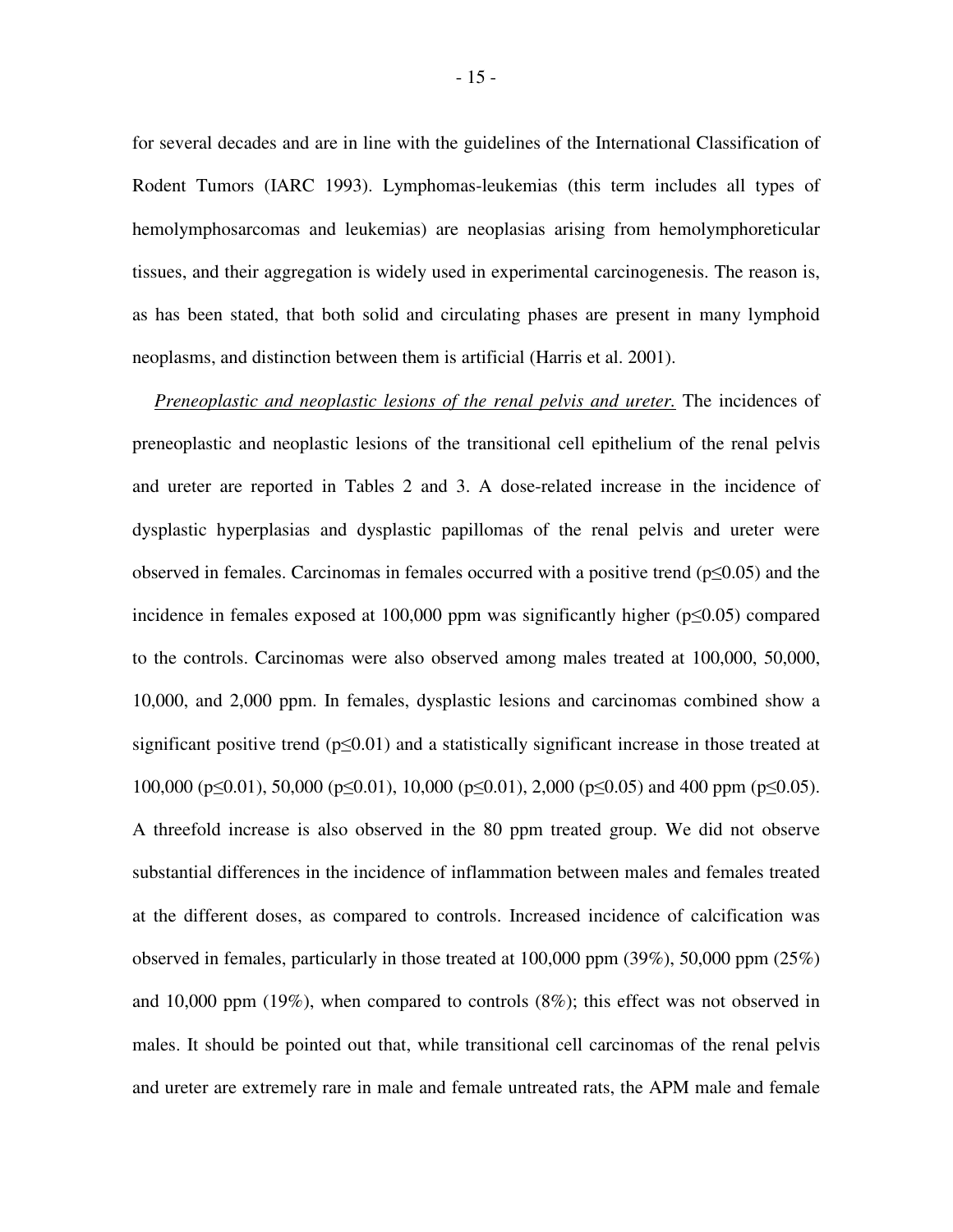groups had a total of 21 transitional cell carcinomas of the renal pelvis, whereas the controls had none. Microscopically the carcinomas were invading, with various levels of extension, the papilla and the kidney parenchyma; the cells were of transitional type and several mitotic figures were present (Figure 2A, B).

*Malignant Schwannomas of peripheral nerves.* As shown in Table 2, the incidence of malignant schwannomas of the peripheral nerves occurred with a positive trend ( $p\leq 0.05$ ) in males. In females, 9 malignancies were observed among treated animals of the different dosage groups and none among the controls (Table 3). All lesions, in males and females, diagnosed as malignant schwannomas were positive for S100 staining. The most frequent site of origin of the malignant schwannomas was in the cranial nerves (72%); the other cases arose at the spinal nerve roots. Microscopically, malignant schwannomas invaded the soft tissues locally. Metastases of cranial nerve malignant schwannomas were observed in 3 males treated at the highest dose. The metastases were found in submandibular lymph nodes in 2 cases, and in 1 case, the tumor metastatized to the lung and to the liver. Histologically the feature of malignant schwannomas was Antoni B type (Figure 2C, D).

*Preneoplastic and neoplastic lesions of the olfactory epithelium.* Incidence of hyperplasia of the olfactory epithelium increased with a significant positive trend in males and females. The observed incidences were respectively: 14.0% and 18.0% in males and females exposed at 100,000 ppm; 12.0% and 21.0% at 50,000 ppm; 7.0% and 17.0% at 10,000 ppm; 2.7% and 8.7% at 2,000 ppm; 6.0% and 7.3% at 400 ppm; 2.0% and 3.3% at 80 ppm; and 0.7% and 4.0% at 0 ppm. The differences were statistically significant  $(p\leq 0.01)$  at 100,000, 50,000 and 10,000 ppm in both males and females and also, in males, at 400 ppm. It is noteworthy that among females treated at the highest dose, one case of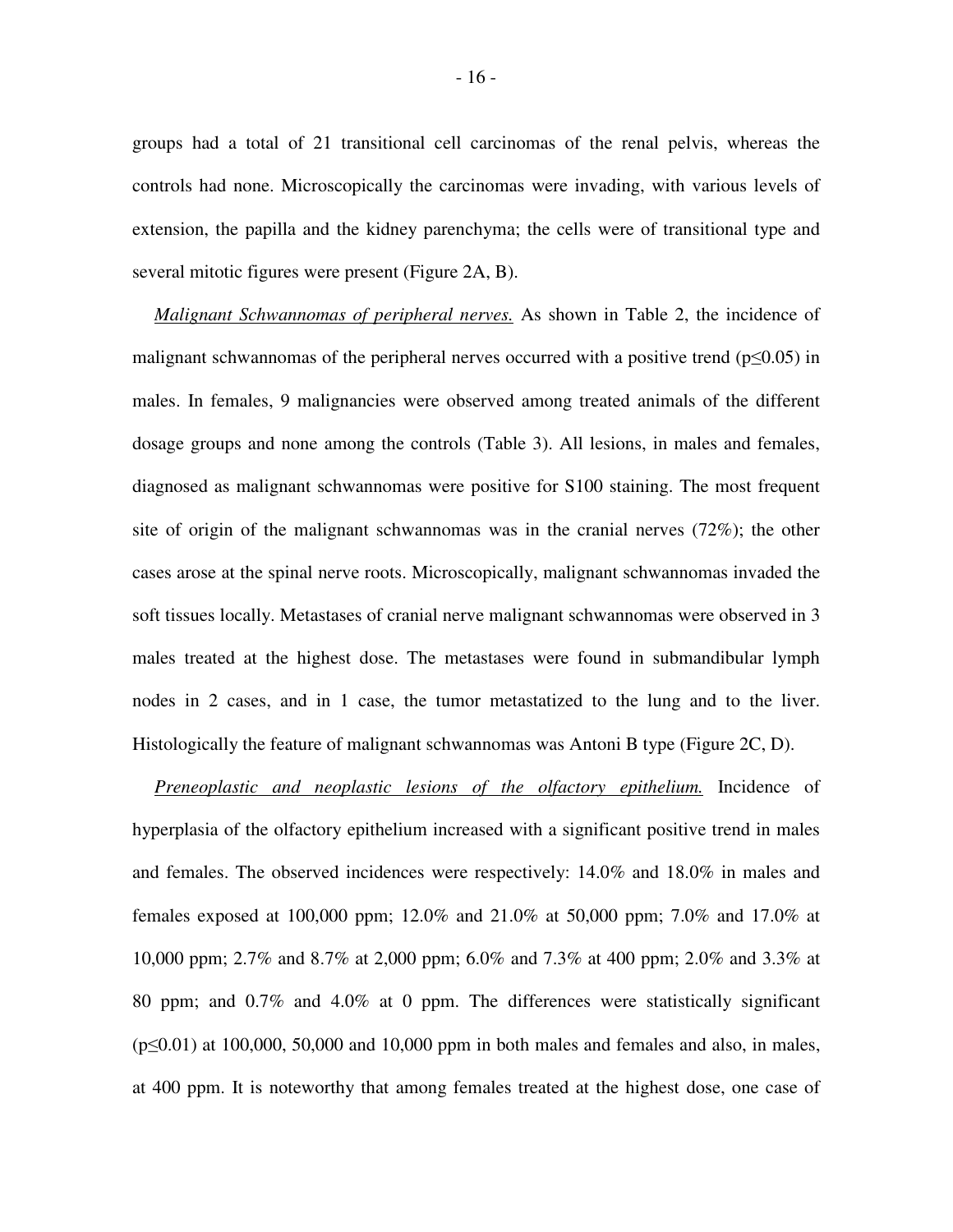dysplastic hyperplasia, one adenoma and one olfactory neuroblastoma were observed. The neuroblastoma invaded the cranium, compressing the forebrain and was positive for chromogranin A immunohistochemical staining.

*Brain malignant tumors.* Concerning the incidence of brain malignant tumors, it should be noted that, as previously reported (Soffritti et al. 2005), 12 malignant tumors (10 gliomas, 1 medulloblastoma and 1 meningioma) were observed, without dose relationship, in male and female APM-treated groups, while none were observed in controls.

*Other malignant tumors.* The other malignant tumors were among those commonly observed in Sprague-Dawley rats, apart from 2 transitional cell carcinomas of the bladder observed in males exposed to 10,000 ppm and 1 in females exposed to 2,000 ppm and none among the controls. Since this type of tumor is extremely rare among the historical controls of our colony of Sprague-Dawley rats, this occurrence cannot be disregarded.

*Historical controls.* Over the last 20 years, in our laboratory, when we consider only groups of 100 or more animals per sex, the numbers of the untreated males and females total 1934 and 1945 respectively. Concerning the renal pelvis and ureter transitional cell carcinomas, no carcinomas were observed in either males or females. The overall incidence of malignant schwannomas was 0.5% (0-2.0%) in males and 0.1% (0-1.0%) in females. The overall incidence of lymphomas-leukemias was 20.7% (8.0-30.9%) in males and 12.4% (7.0-18.4%) in females. The overall incidence of olfactory neuroblastoma was 0.1% (0-1.8%) in both males and females.

When we also consider control groups of less than 100 animals per sex, the numbers of untreated males and females total 2265 and 2274 respectively. The overall incidence of the renal pelvis and ureter transitional cell carcinomas was  $0.04\%$   $(0.1.0\%)$  in females, while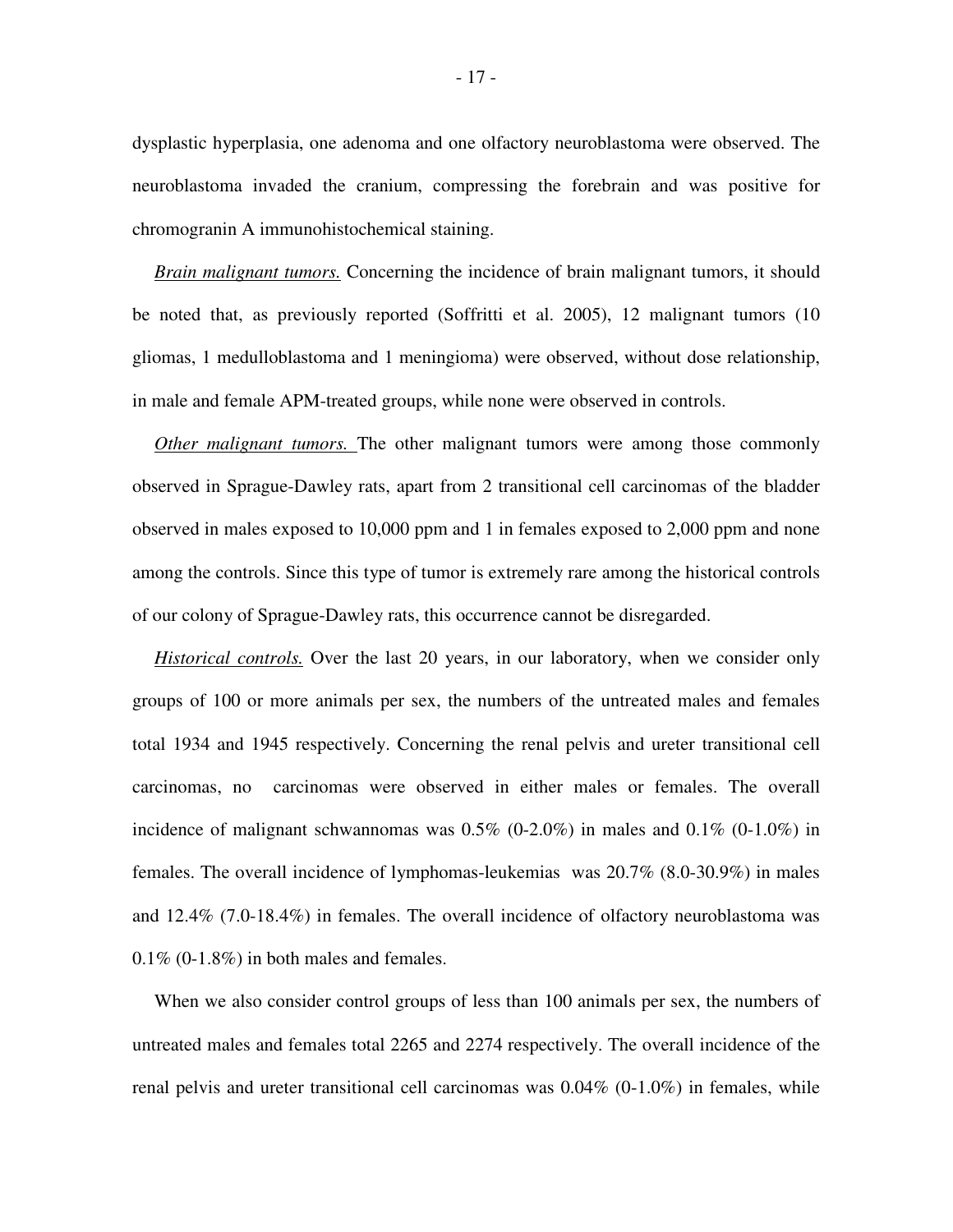no carcinomas were observed in males. The overall incidence of malignant schwannomas was  $0.4\%$  (0-2.0%) in males and  $0.1\%$  (0-2.0%) in females. The overall incidence of lymphomas-leukemias was 20.6% (8.0-30.9%) in males and 13.3% (4.0-25.0%) in females. The overall incidence of olfactory neuroblastomas was  $0.1\%$  (0-1.8%) in both males and females.

#### DISCUSSION

The mega-experiment performed in our laboratory on APM (administered with feed to Sprague-Dawley rats from 8 weeks-old until natural death) has shown for the first time the multipotential carcinogenic effects of this compound. In fact, the results indicate that APM causes, in our experimental conditions: 1) an increased incidence of malignant tumor-bearing animals with a positive significant trend in males ( $p\leq 0.05$ ) and in females ( $p\leq 0.01$ ), particularly in the females treated at 50,000 ppm ( $p\leq 0.01$ ); 2) a statistically significant dose-related increase of the incidence of lymphomas-leukemias in females treated at the doses of 100,000 ( $p \le 0.01$ ), 50,000 ( $p \le 0.01$ ), 10,000 ( $p \le 0.05$ ), 2,000 ( $p \le 0.05$ ) and 400 ( $p\leq 0.01$ ) ppm and a positive significant trend in both males ( $p\leq 0.05$ ) and females  $(p \le 0.01)$ ; 3) in females, dysplastic lesions and carcinomas of the renal pelvis and ureter combined show a significant positive trend  $(p \le 0.01)$  and a statistically significant increase in those treated at 100,000 ( $p \le 0.01$ ), 50,000 ( $p \le 0.01$ ), 10,000 ( $p \le 0.01$ ), 2,000 ( $p \le 0.05$ ) and 400 ( $p\leq 0.05$ ) ppm; and 4) an increased incidence of malignant schwannomas of the peripheral nerves with a positive trend ( $p \le 0.05$ ) in males.

The increase in lymphomas-leukemias in APM-treated females could be related to its metabolite methanol, which is in turn metabolized to formaldehyde in both humans and rats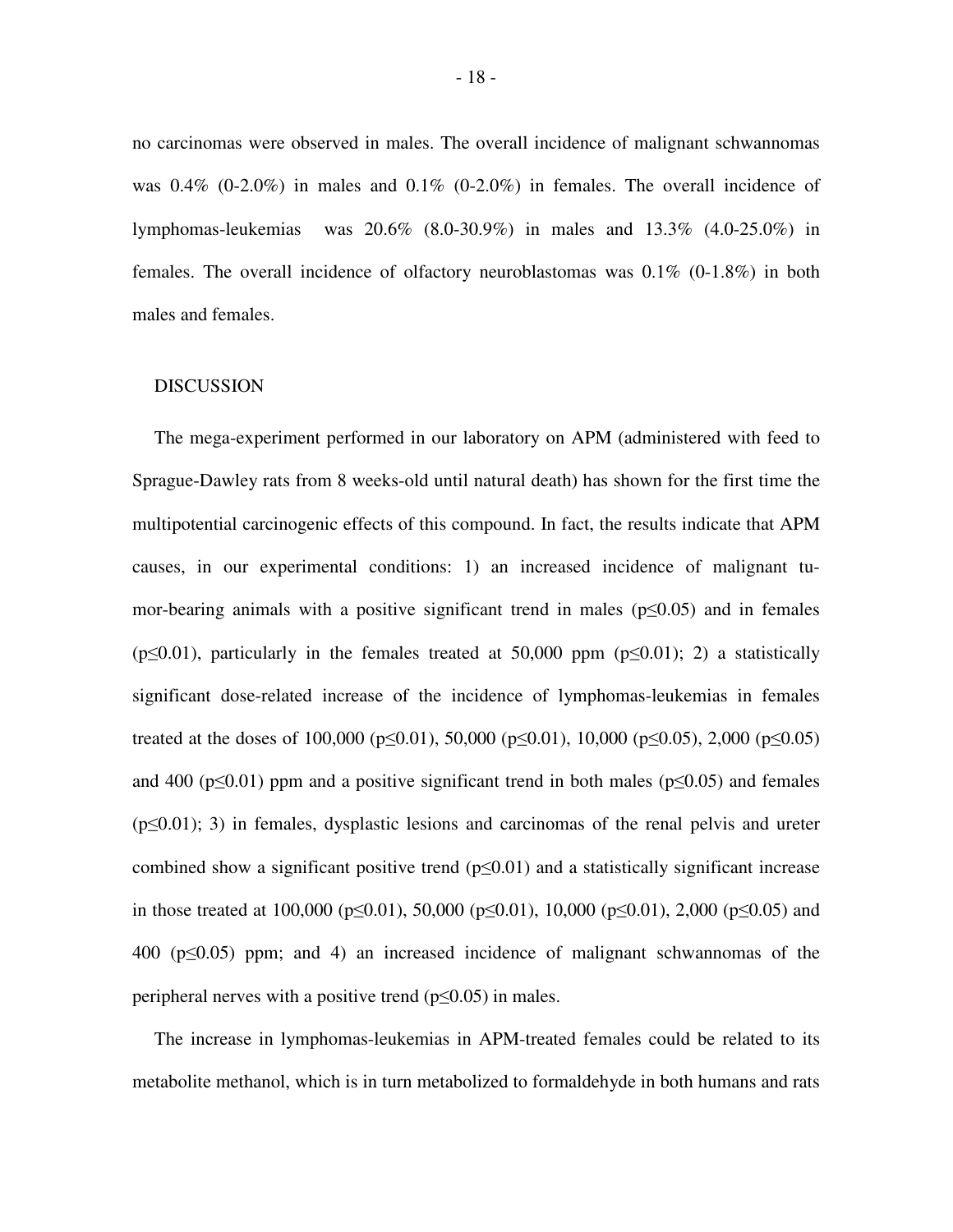(Ranney et al. 1976). In fact, previous experiments performed at the CMCRC Laboratory have shown that: 1) methanol administered in drinking water, at doses ranging from 20,000 to 500 ppm, induced a statistically significant increase in the incidence of lymphomasleukemias in female rats, (Soffritti et al. 2002a); 2) a dose-related increase in the incidence of lymphomas-leukemias was also observed in females treated with formaldehyde, administered in drinking water at doses ranging from 1,500 to 50 ppm (Soffritti et al. 1989; Soffritti et al. 2002b); and 3) the same effect was observed in females treated with the gasoline oxygenated additive methyl-*tert*-butyl-ether (MTBE), which metabolizes to methanol (Belpoggi et al. 1995).

The important role of formaldehyde in the induction of hematological malignancies in rodents is further highlighted by these results. In a recent re-evaluation of the carcinogenicity of formaldehyde by the International Agency for Research on Cancer (IARC), strong (although not considered sufficient) evidence of an association between formaldehyde exposure and leukemias in humans was found (IARC, in press).

Moreover, carcinogenic effects for the renal pelvis and ureter, peripheral nerves and proliferative changes of the olfactory epithelium were not observed in the long-term bioassays performed in the same conditions at the CMCRC on methanol, MTBE or formaldehyde. To investigate if the other two metabolites of APM are responsible in inducing these lesions, it is of paramount importance to perform adequate life-span carcinogenicity studies on aspartic acid or phenylalanine.

It is worthy of note that, in a long-term carcinogenicity study on monosodium aspartate (MSA) administered with drinking water to groups of 50 male and 50 female Fischer-344 rats (beginning at 6 weeks of age for 100 weeks and then sacrificed), a dose-related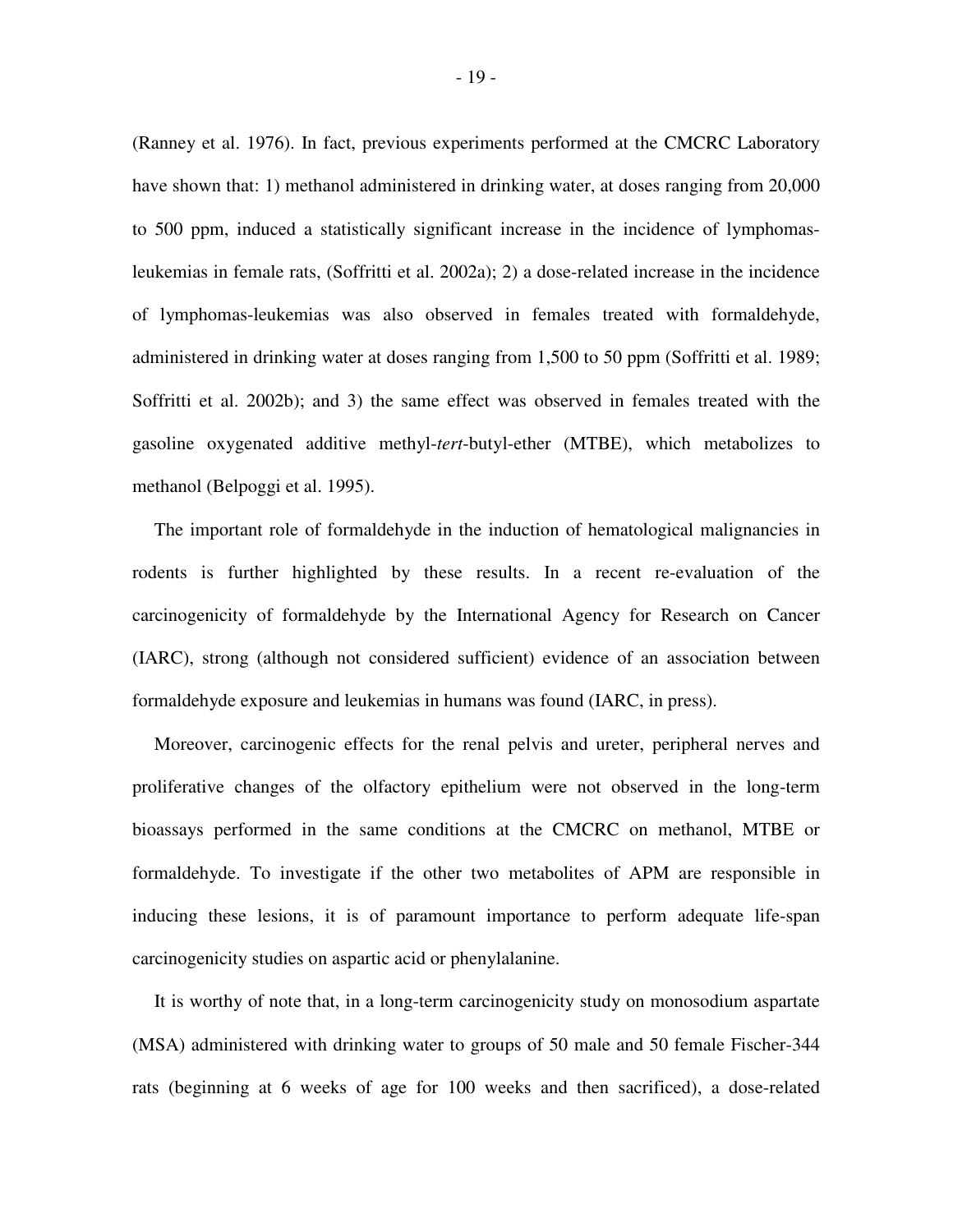hyperplasia of the renal pelvis was observed in males and in females (Kitahori et al. 1996). The same effect was found, by the same group of investigators, in another study in which MSA was administered in drinking water to groups of male and female Fischer-344 rats to evaluate its promoting activity of carcinogenesis of the transitional epithelium of the renal pelvis (Kitamura et al. 1996). In both studies, clear evidence was provided of a relationship between MSA treatment and transitional cell hyperplasia. The authors indicated that calcification could have an important role in inducing simple and papillary hyperplasia of the renal pelvis transitional cell epithelium and, consequently, in the induction of transitional cell tumors. In our study, performed on 1,800 Sprague-Dawley rats, which are less susceptible to the spontaneous development of nephropathies than Fischer rats, we observed a dose-related, statistically significant increase in the incidence of dysplastic hyperplasia and carcinoma of the renal pelvis in females, but none in males, when compared to the controls. The fact that we observed an increased incidence of kidney calcification in females and not in males, when compared to the controls, gives added weight to the hypothesis that aspartic acid may cause preneoplastic and neoplastic lesions of the renal pelvis, and that calcification may be the mechanism responsible for this effect.

The carcinogenic effects of APM observed in our experiment are in contrast with the results obtained with long-term carcinogenicity bioassays, performed almost 30 years ago, on Sprague-Dawley rats, which did not reveal APM to have any carcinogenic effects (FDA, 1981). There are several reasons which can explain this difference. First of all, in our experiment the number of animals per sex per group was much greater, allowing a more thorough and reliable statistical analysis. Secondly, in our experiment, rodents were not killed at 110 weeks of age, but rather were observed until natural death, to allow APM to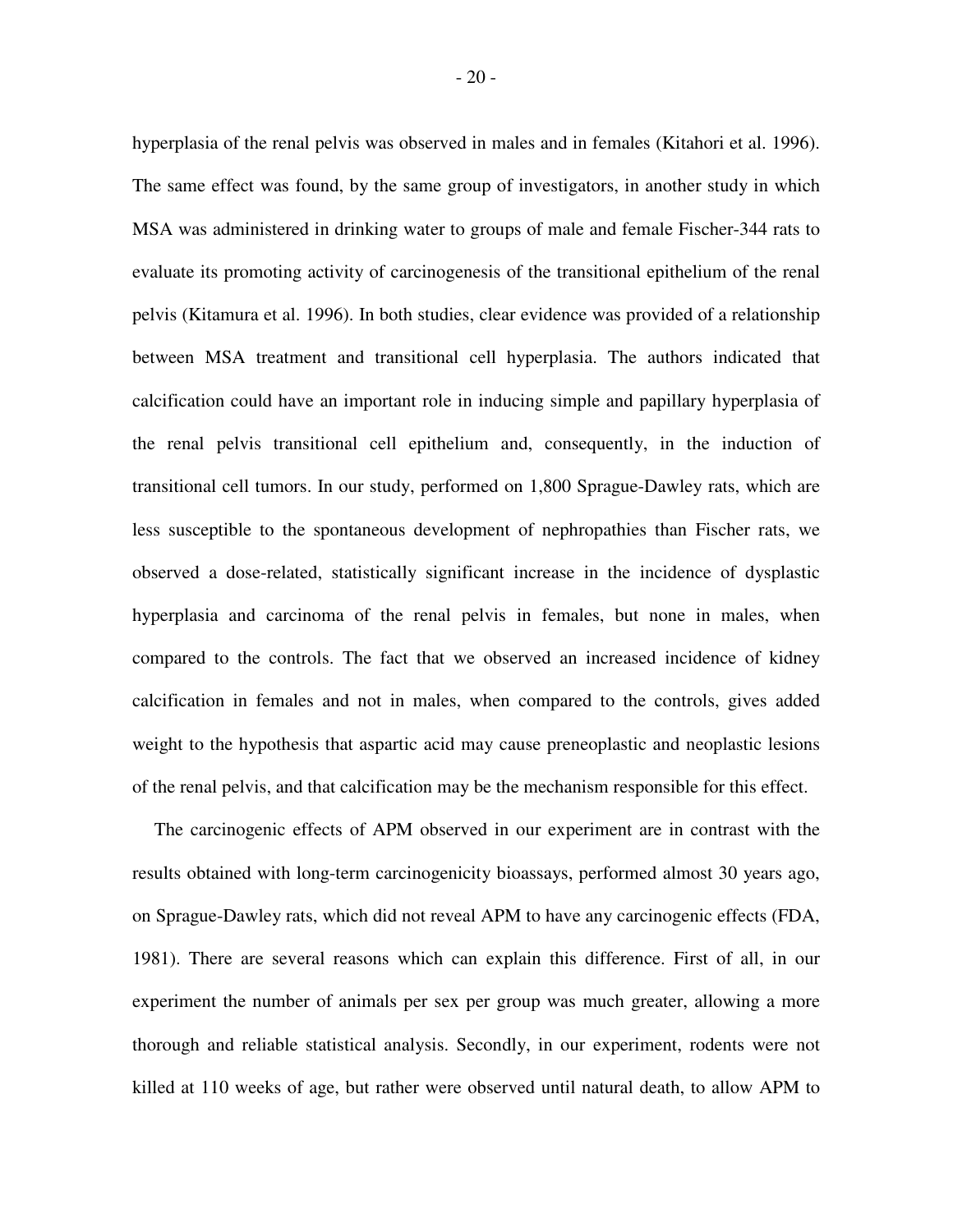fully express its carcinogenic potential. Had we stopped the experiments at 110 weeks of age, we would most likely never have demonstrated the carcinogenicity of important industrial compounds such as, xylenes, mancozeb, vinyl acetate monomer (Soffritti et al. 2002c) and toluene (Soffritti 2004).

Finally, concerning the absence of carcinogenic effects observed in the experiment performed on Wistar rats (Ishii 1981; Ishii et al. 1981), it cannot be disregarded that this strain is more resistant than Sprague-Dawley rats to developing cancer, a characteristic shown in our experiments on benzene (Maltoni et al. 1989). Moreover, the aforementioned experiment on Wistar rats was terminated at the age of 110 weeks. Given these differences, the results of the Wistar rat study are not comparable with those performed on Spague-Dawley rats.

### **CONCLUSIONS**

Our study has shown that APM is a multipotential carcinogenic compound whose carcinogenic effects are evident even at a daily dose of 20 mg/kg b.w., much less than the current ADI for humans in Europe (40 mg/kg b.w.) and in the United States (50 mg/kg b.w.).

It has been shown that the results of carcinogenicity bioassays in rodents are consistent predictors of human cancer risks (Huff 1999; Tomatis et al. 1989; Rall 1995). The results of our study therefore call for an urgent re-examination of the present guidelines on the use and consumption of APM. The decision to use experimental data to protect public health is important as the time span of widespread aspartame use is still too brief to have produced solid epidemiologic data. Moreover, it is unlikely that sufficient epidemiological data will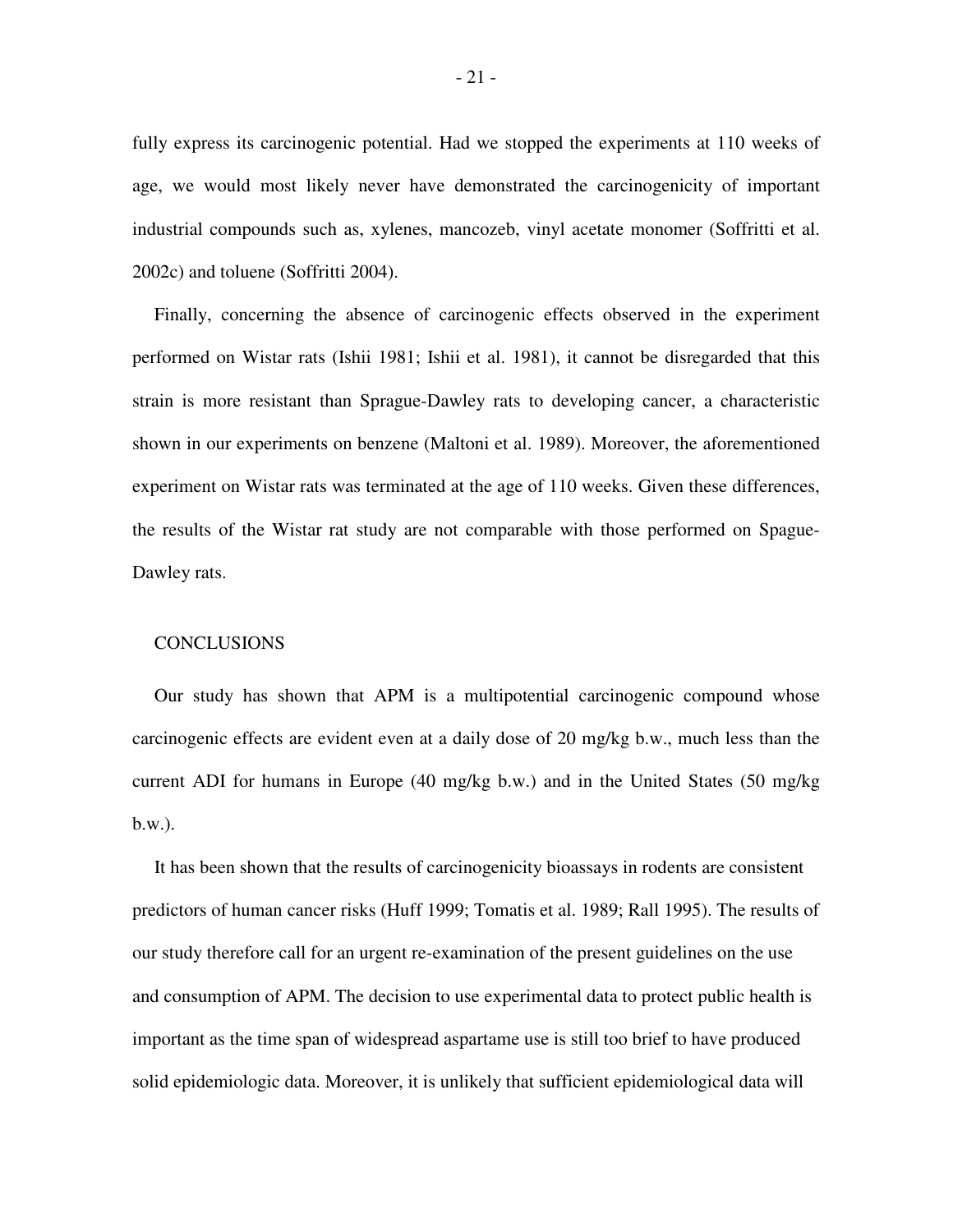be available in the near future, given the difficulty of finding a control group that has not been exposed to this widely diffused compound.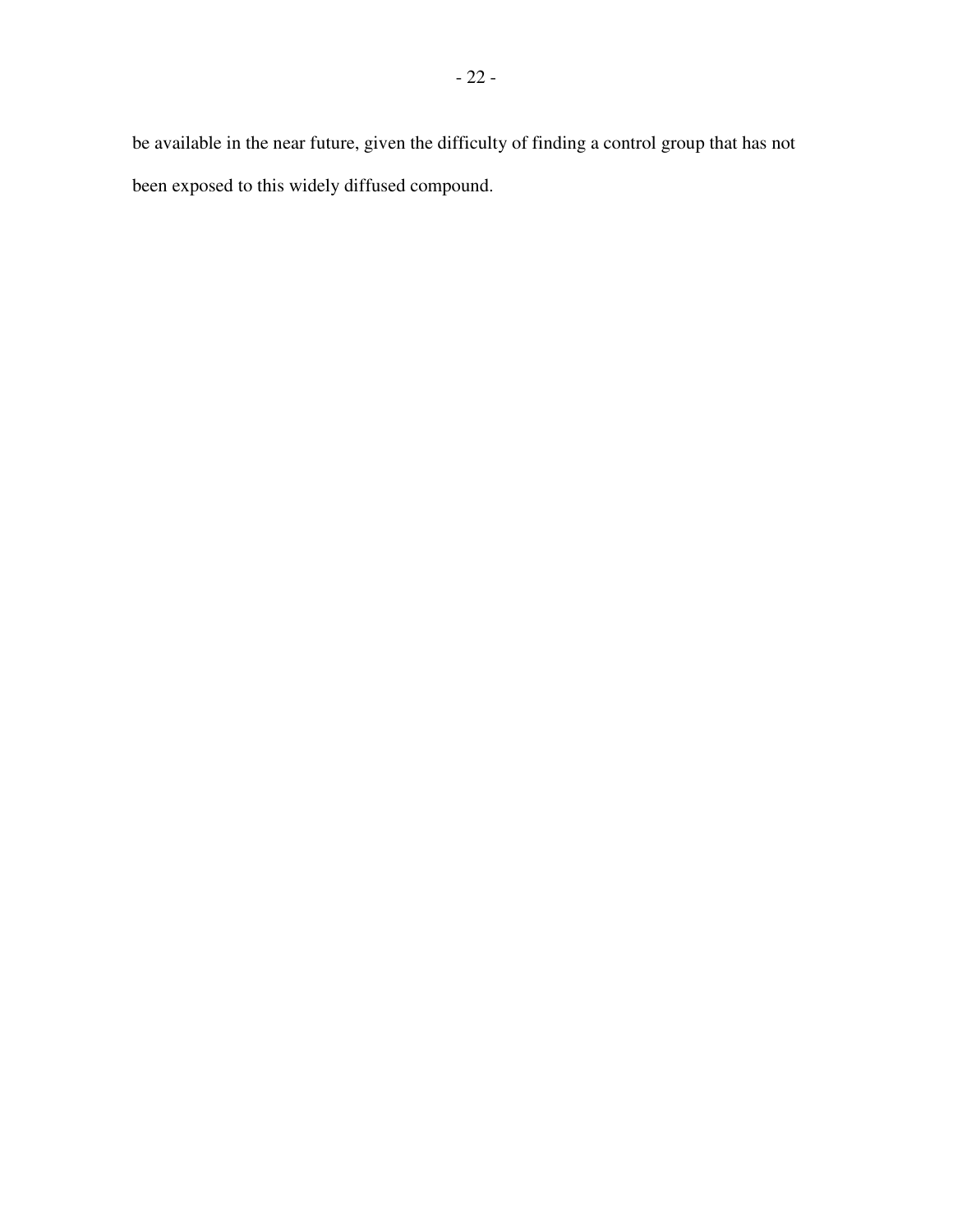- Armitage P. 1971. Statistical Methods in Medical Research. New York: John Wiley & Sons.
- Aspartame Information Center. 2005. Available: http://www.aspartame.org. [accessed 27 October 2005].
- Bailer AJ, Portier CJ. 1988. Effects of treatment-induced mortality and tumor-induced mortality on tests for carcinogenicity in small samples. Biometrics 44:417-431.
- Belpoggi F, Soffritti M, Maltoni C. 1995. Methyl-tertiary-butyl ether (MTBE), a gasoline additive, causes testicular and lymphohaematopoietic cancers in rats. Toxicol Ind Health 11:119-149.
- Butchko HH, Stargel WW, Comer CP, Mayhew DA, Benninger C, Blackburn GL et al. 2002a. Preclinical safety evaluation of aspartame. Regul Toxicol Pharmacol 35:S7-S12.
- Butchko HH, Stargel WW, Comer CP, Mayhew DA, Benninger C, Blackburn GL et al. 2002b. Intake of aspartame vs the acceptable daily intake. Regul Toxicol Pharmacol 35:S13-S16.
- Decreto Legislativo 116. 1992. Attuazione della direttiva n. 86/609/CEE in materia di protezione degli animali utilizzati a fini sperimentali o ad altri fini scientifici. [In Italian]. Supplemento ordinario alla Gazzetta Ufficiale 40:5-25.
- Food and Drug Administration. 1981. Aspartame: Commissioner's final decision. Fed Regist 46:38285-38308.
- Food and Drug Administration. 1983. Food additives permitted for direct addition to food for human consumption: aspartame. Fed Regist 48:31376-31382.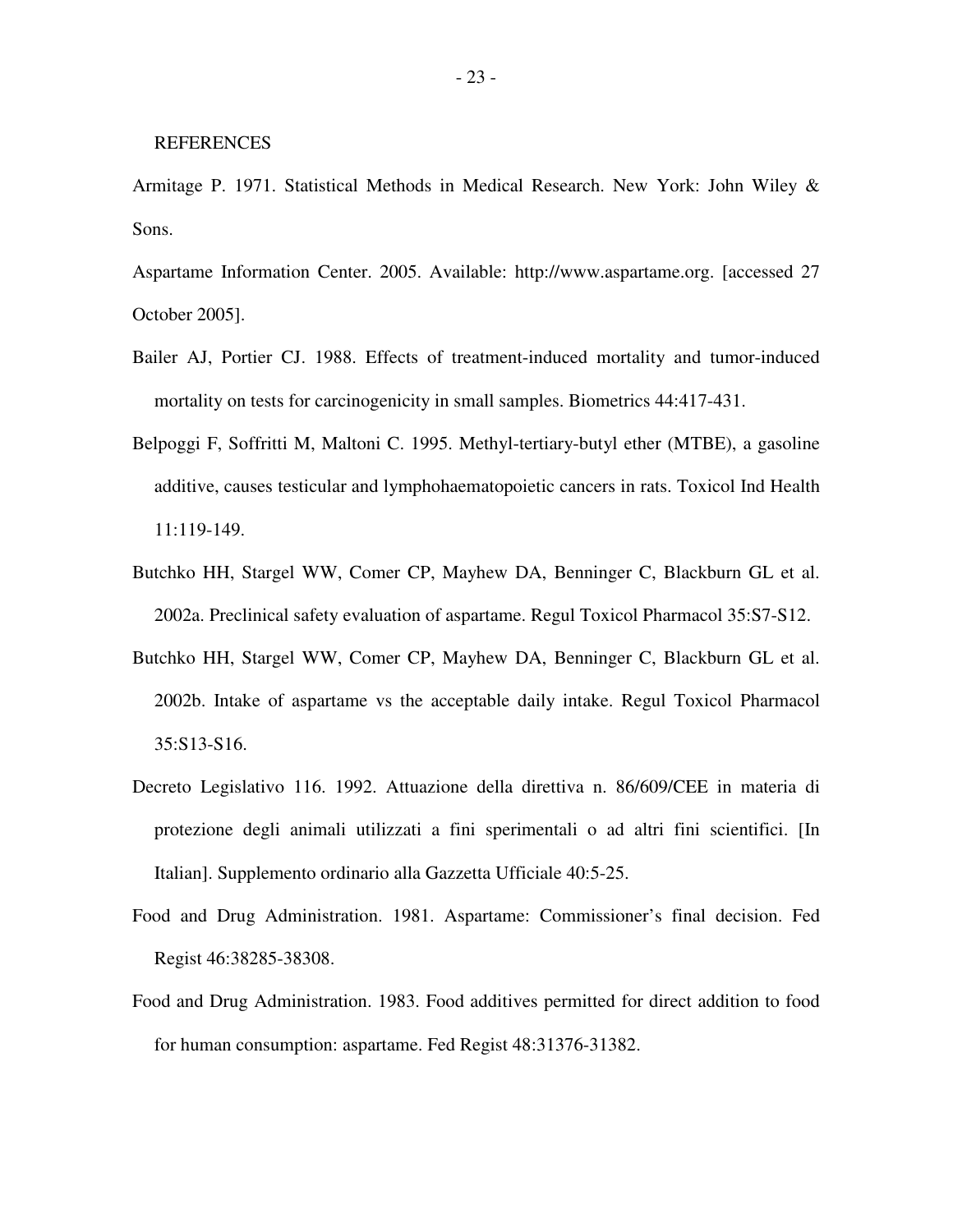- Food and Drug Administration. 1996. Food additives permitted for direct addition to food for human consumption; aspartame. Fed Regist 61:33654-33656.
- Fry J. 1999. The world market for intense sweeteners. World Rev Nutr Diet 85:201-211.
- Gart JJ, Chu KC, Tarone RE. 1979. Statistical issues in interpretation of chronic tests for carcinogenicity. J Natl Cancer Inst 62:957-974.
- Harper AE. 1984. Phenylalanine metabolism. In: Aspartame Physiology and Biochemistry (Stegink LD, Filer LJ Jr, eds). New York: Dekker, 77-109.
- Harris NL, Jaffe ES, Vardiman JW, Stein H, Diebold J, Müller-Hermelink HK, *et al*. 2001. WHO Classification of tumors of haematopoietic and lymphoid tissues: Introduction. In Tumors of Haematopoietic and Lymphoid Tissues (Jaffe ES, Harris NL, Stein H, Vardiman JW eds). Lyon: IARC Press, 12-13.
- Hazardous Substances Data Bank. 2005. Available: http://toxnet.nlm.nih.gov/ [accessed 3 August 2005].
- Huff J. 1999. Long-term chemical carcinogenesis bioassays predict human cancer hazards. Issues, controversies, and uncertainties. In Uncertainty in the Risk Assessment of Environmental and Occupational Hazards, 24-26 September 1998, Bologna, Italy. Ann NY Acad Sci, 895: 56-79.
- IARC. 1993. International classification of rodent tumors. Part I: the rat.4.Haematopoietic system. IARC Scientific Publications N° 122. Lyon, France. International Agency for Research on Cancer.
- IARC. In press. Formaldehyde, 2-Butoxyethanol and 1-tert-Butoxy-2-Propanol. Monogr Eval Carcinog Risks Hum.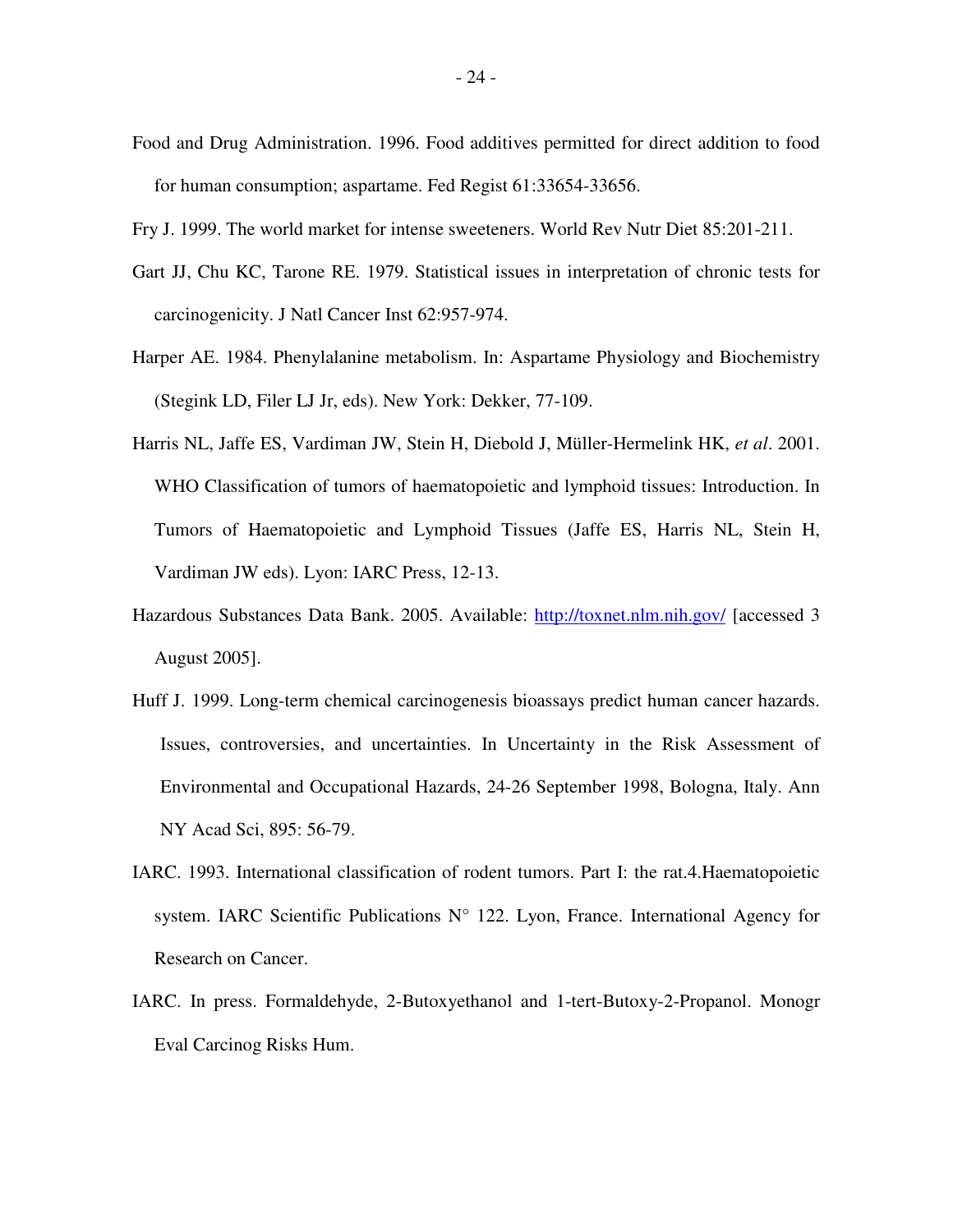- Information Centre for Immunohistochemistry. 2005 Available: http://www.ihcworld.com [accessed 1 April 2005].
- Ishii H.1981. Incidence of brain tumors in rats fed aspartame. Toxicol Lett 7:433-437.
- Ishii H, Koshimizu T, Usami S, Fujimoto T. 1981. Toxicity of aspartame and its diketopiperazine for Wistar rats by dietary administration for 104 weeks. Toxicology 21: 91-94.
- Jeffrey AM, Williams GM. 2000. Lack of DNA-damaging activity of five non-nutritive sweeteners in the rat hepatocyte/DNA repair assay. Food Chem Toxicol 38:335-338.
- Kitahori Y, Kitamura M, Konoshi N, Matsuda H, Tao M, Matsui E et al. 1996. Carcinogenicity study of monosodium aspartate in Fisher 344 rats: 100 weeks treatment. J Toxicol Pathol 9:161-168.
- Kitamura M, Konishi N, Kitahori Y, Fukushima Y, Yoshioka N, Hiasa Y. 1996. Promoting effect of monosodium aspartate, but not glycine, on renal pelvis and urinary bladder carcinogenesis in rat induced by *N*-Butyl-*N-*(4-Hydroxybutyl)nitrosamine. Toxicol Pathol 24:573-579.
- Kotsonis FN, Hjelle JJ. 1996. The safety assessment of aspartame: scientific and regulatory considerations. In: The Clinical Evaluation of a Food Additive: Assessment of Aspartame (Tschanz C, Butchko HH, Stargel WW, Kotsonis FN, eds). Boca Raton: CRC Press, 23-41.
- Maltoni C, Ciliberti A, Cotti G, Conti B, Belpoggi F. 1989. Benzene, an experimental multipotential carcinogen: Results of the long-term bioassays performed at the Bologna Institute of Oncology. Environ Health Perspect 82:109-124.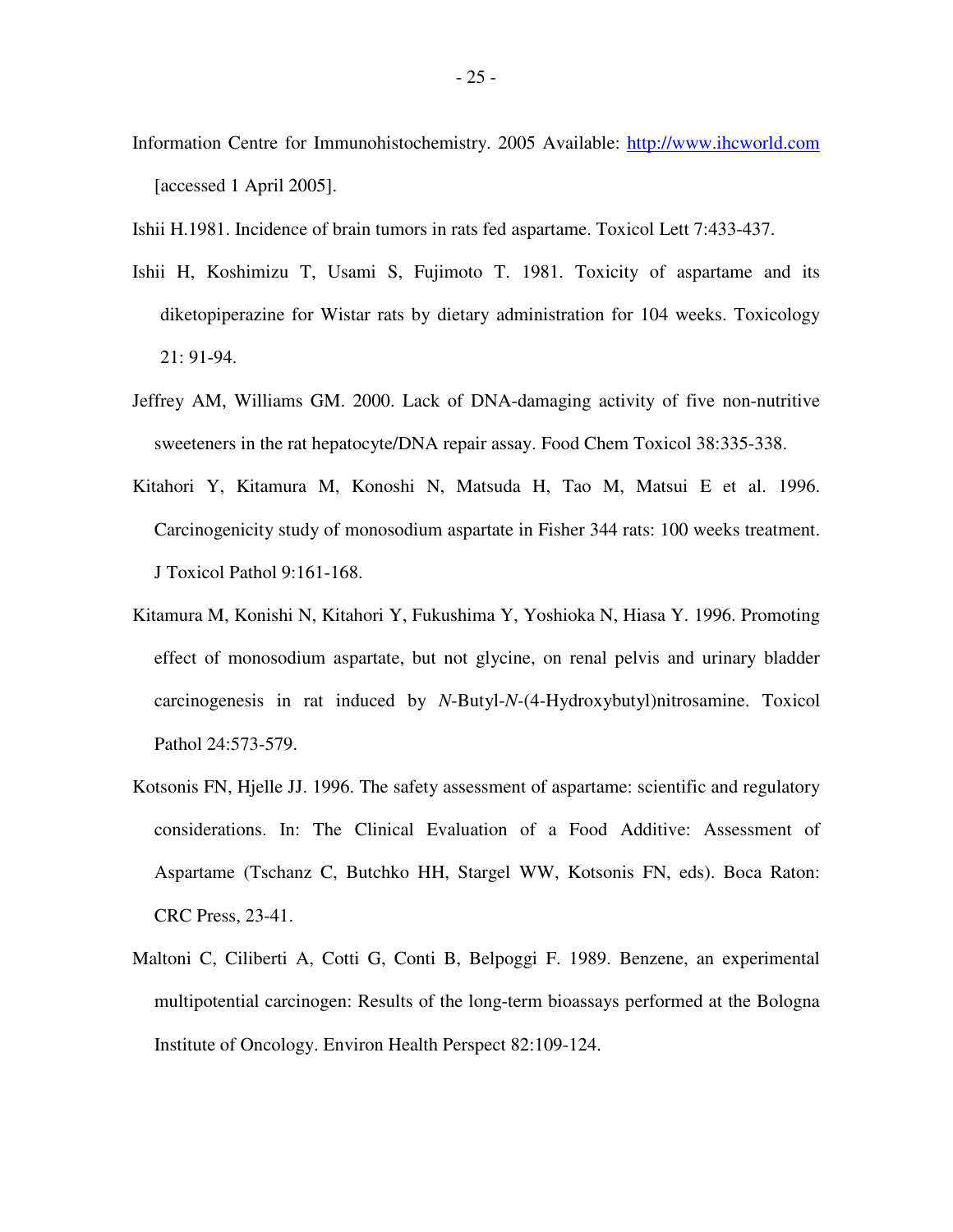- Maltoni C, Lefemine G, Belpoggi F, Soffritti M, Lenzi A, Ciliberti A et al. 1997. Risultati di saggi sperimentali di cancerogenicità di acque minerali contenute in bottiglie di PVC, su ratti Sprague-Dawley [in Italian]. Eur J Oncol 6:531-551.
- Mazur RH. 1984. Discovery of aspartame. In: Aspartame Physiology and Biochemistry (Stegink LD, Filer LJ Jr, eds). New York: Dekker, 3-9.
- Molinary SV. 1984. Preclinical studies of aspartame in non primate animals. In: Aspartame Physiology and Biochemistry (Stegink LD, Filer LJ Jr, eds). New York: Dekker, 289- 306.
- Mukhopadhyay M, Mukherjee A, Chakrabarti J. 2000. In vivo cytogenetic studies on blends of aspartame and acesulfame-K. Food Chem Toxicol 38:75-77.
- Opperman JA. 1984. Aspartame metabolism in animals. In: Aspartame Physiology and Biochemistry (Stegink LD, Filer LJ Jr, eds). New York: Dekker, 141-159.
- Piergorsh WW, Bailer AJ. 1997. Statistics for Environmental Biology and Toxicology. London: Chapman.
- Portier CJ, Bailer AJ. 1989. Testing for increased carcinogenicity using a survival-adjusted quantal response test. Fundam Appl Toxicol 12:731-737.
- Rall DP. 1995. Can laboratory animal carcinogenicity studies predict cancer in exposed children? Environ Health Perspect 103 suppl 6:173-175-
- Ranney RE, Opperman JA, Maldoon E, McMahon FG. 1976. Comparative metabolism of aspartame in experimental animals and humans. J Toxicol Environ Health 2:441-451.
- Soffritti M, Belpoggi F, Cevolani D, Guarino M, Padovani M, Maltoni C. 2002a. Results of long-term experimental studies on the carcinogenicity of methyl alcohol and ethyl alcohol in rats. In: Carcinogenesis Bioassays and Protecting Public Health.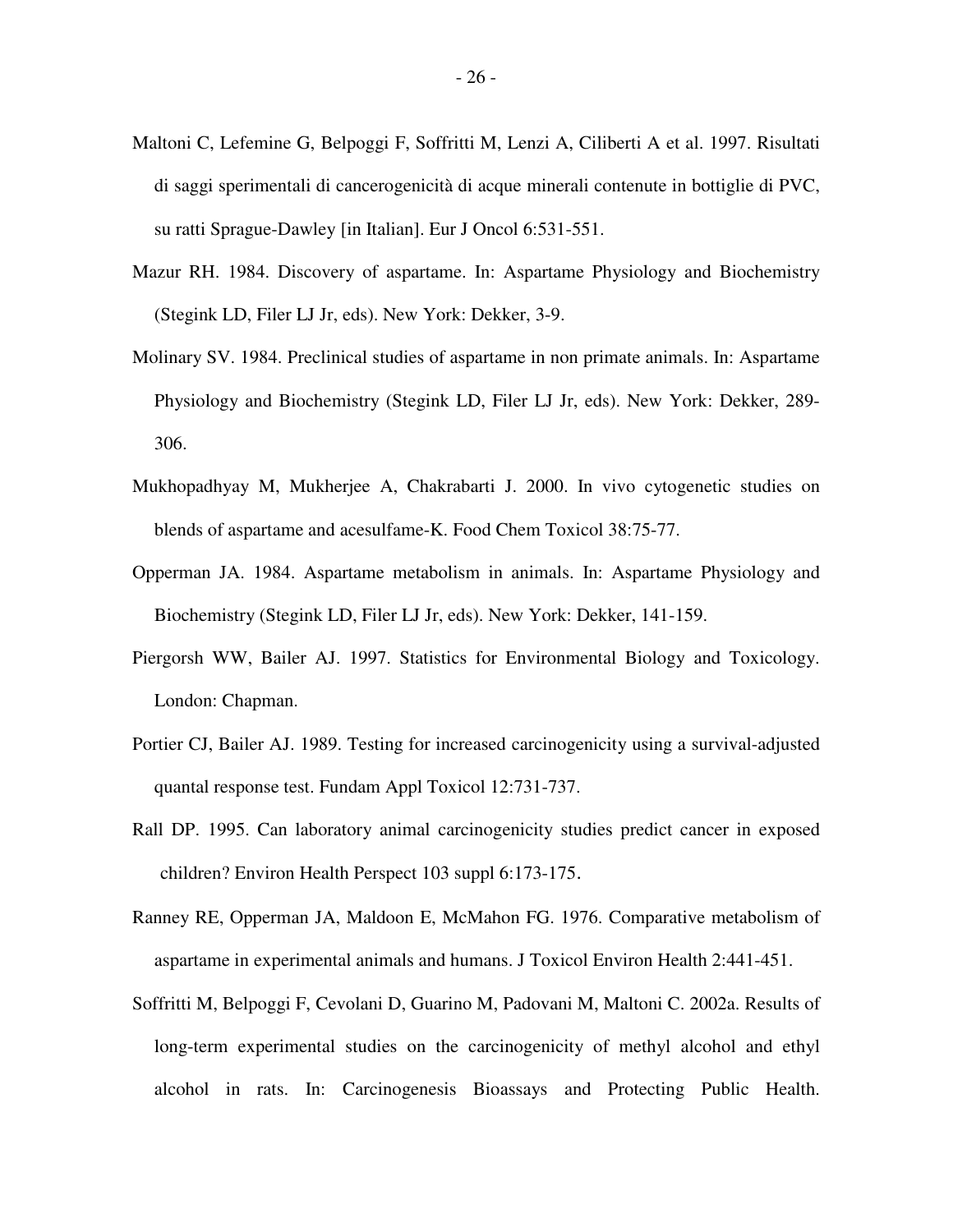Commemorating the Lifework of Cesare Maltoni and Collegues, 29-30 April 2002, New York, USA. Ann NY Acad Sci, 982:46-69.

- Soffritti M, Belpoggi F, Degli Esposti D, Lambertini L. 2005. Aspartame induces lymphomas and leukaemias in rats. Eur J Oncol 10:107-116.
- Soffritti M, Belpoggi F, Lambertini L, Lauriola M, Padovani M, Maltoni C. 2002b. Results of long-term experimental studies on the carcinogenicity of formaldehyde and acetaldhyde in rats. In: Carcinogenesis Bioassays and Protecting Public Health. Commemorating the Lifework of Cesare Maltoni and Collegues, 29-30 April 2002, New York, USA. Ann NY Acad Sci, 982: 87-105.
- Soffritti M, Belpoggi F, Minardi F, Bua L, Maltoni C. 1999. Mega-experiments to identify and assess diffuse carcinogenic risks. In: Uncertainty in the Risk Assessment of Environmental and Occupational Hazards, 24-26 September 1998, Bologna, Italy. Ann NY Acad Sci, 895:34-55.
- Soffritti M, Belpoggi F, Minardi F, Maltoni C. 2002c. Ramazzini Foundation cancer program: history and major projects, life-span carcinogenicity bioassay design, chemicals studied, and results. . In: Carcinogenesis Bioassays and Protecting Public Health. Commemorating the Lifework of Cesare Maltoni and Collegues, 29-30 April 2002, New York, USA. Ann NY Acad Sci, 982:26-45.
- Soffritti M, Belpoggi F, Minardi F, Pinto C, Maltoni C. 1992. Chemopreventive effects of vitamin A (retinyl acetate and palmitate) and N-(4-hydroxyphenyl)retinamide in rats, with reference to mammary carcinoma. In: Progress and Perpectives in Chemoprevention of Cancer, March 1991, Milan, Italy. Raven Press, 79:47-60.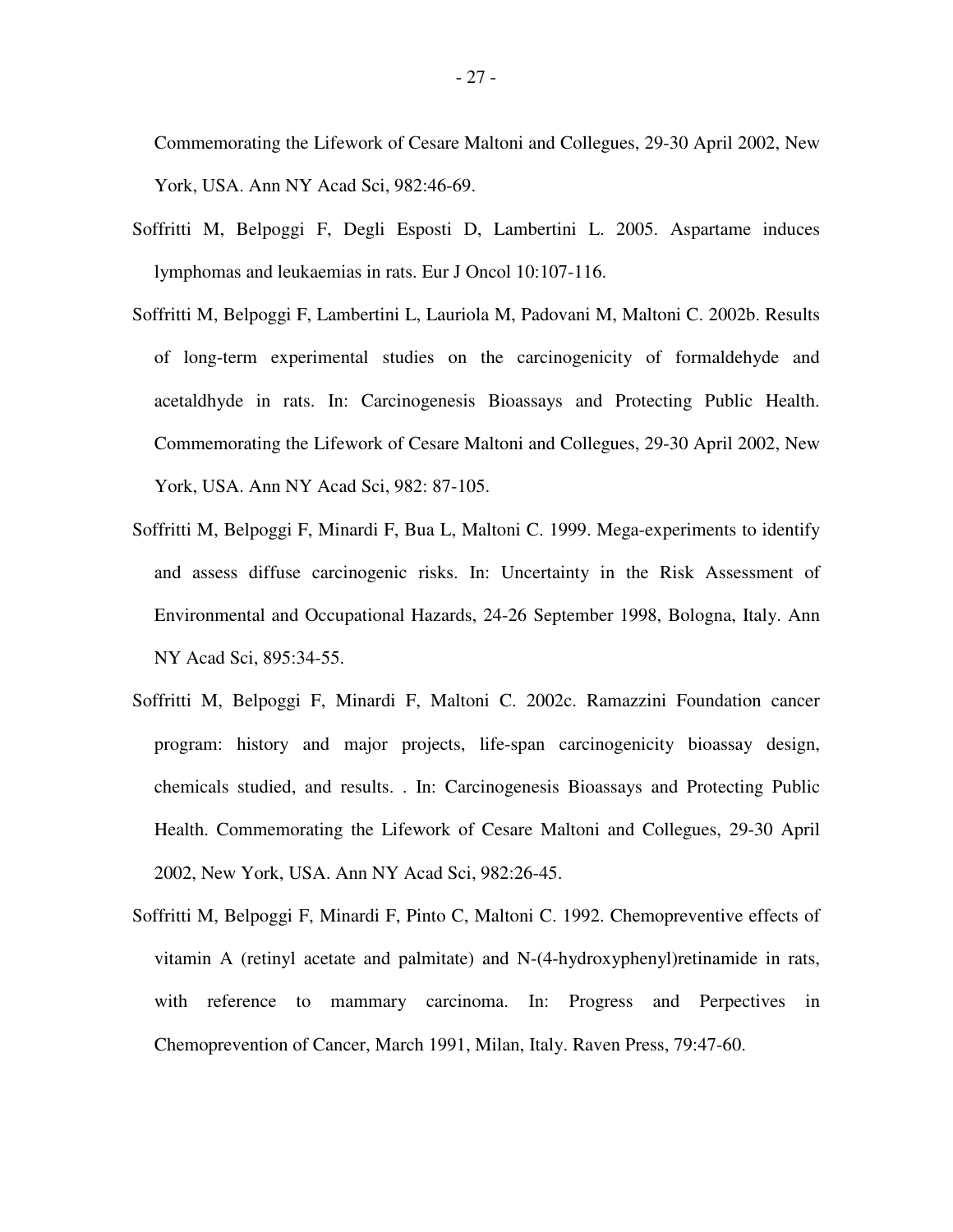- Soffritti M, Belpoggi F, Padovani M, Lauriola M, Degli Esposti D, Minardi F. 2004. Lifetime carcinogenicity bioassay of toluene given by stomach tube to Sprague-Dawley rats. Eur J Oncol 9:91-102
- Soffritti M, Maltoni C, Maffei F, Biagi R. 1989. Formaldehyde: an experimental multipotent carcinogen. Toxicol Ind Health 5:699-730.
- Stegink LD. 1984. Aspartate and glutamate metabolism. In: Aspartame Physiology and Biochemistry (Stegink LD, Filer LJ Jr, eds). New York: Dekker, 47-76
- Tomatis L, Aitio A, Wilbourn J, Shuker L 1989. Human carcinogens so far identified. Jpn J Cancer Res 80:795-807.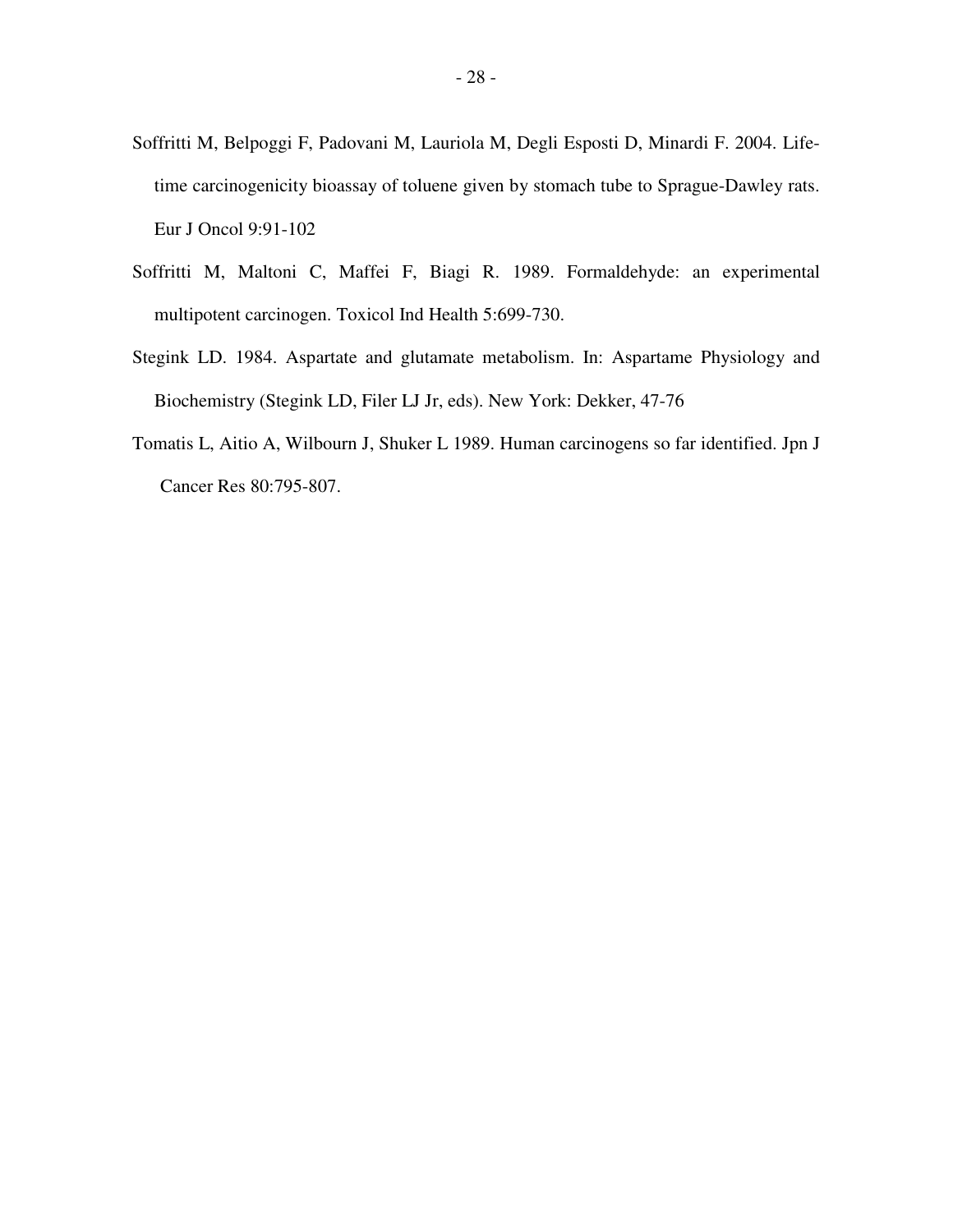| No. | Products                           | No. of         | Animals                 | Status of studies <sup>a</sup> |                     |  |
|-----|------------------------------------|----------------|-------------------------|--------------------------------|---------------------|--|
|     |                                    | bioassays      | Species                 | No.                            |                     |  |
| 1.  | Water in polyvinylchloride bottles | 2              | $Rat^b$                 | 2200                           | P <sup>c</sup>      |  |
| 2.  | Coca-cola                          | $\overline{4}$ | Rat <sup>b</sup>        | 1999                           | RP                  |  |
| 3.  | Pepsi-Cola                         | 1              | Rat                     | 400                            | E                   |  |
| 4.  | Ethyl alcohol $(10\% \text{ v/v})$ | 4              | Rat <sup>b</sup> , mice | 1458                           | P <sup>d</sup>      |  |
| 5.  | Sucrose                            | 1              | Rat                     | 400                            | E                   |  |
| 6.  | Aspartame                          | 6              | Rat, mice <sup>b</sup>  | 4460                           | BO, PP <sup>e</sup> |  |
| 7.  | Sucralose                          | $\mathbf{1}$   | Mice <sup>b</sup>       | 760                            | <b>BO</b>           |  |
| 8.  | Caffeine                           |                | Rat                     | 800                            | E                   |  |
| 9.  | Vitamin A                          | 5              | Rat                     | 5100                           | PP <sup>f</sup>     |  |
| 10. | Vitamin C                          | 5              | Rat                     | 3680                           | E                   |  |
| 11. | Vitamin E                          | 5              | Rat                     | 3680                           | E                   |  |
| 12. | Feed sterilized by gamma rads      | 1              | $Rat^b$                 | 2000                           | E                   |  |
|     | <b>TOTAL</b>                       | 36             |                         | 26937                          |                     |  |

Table 1. Beverages and diet products studied at the CMCRC/ERF: status of studies

<sup>a</sup> P = published; PP = partially published; RP = ready for publication; E = in elaboration; BO = biophase ongoing<br><sup>b</sup> Treatment started from embryonal life; <sup>c</sup> Maltoni et al. 1997; <sup>d</sup> Soffritti et al. 2002a; <sup>e</sup> Soffri

<sup>f</sup> Soffritti et al. 1992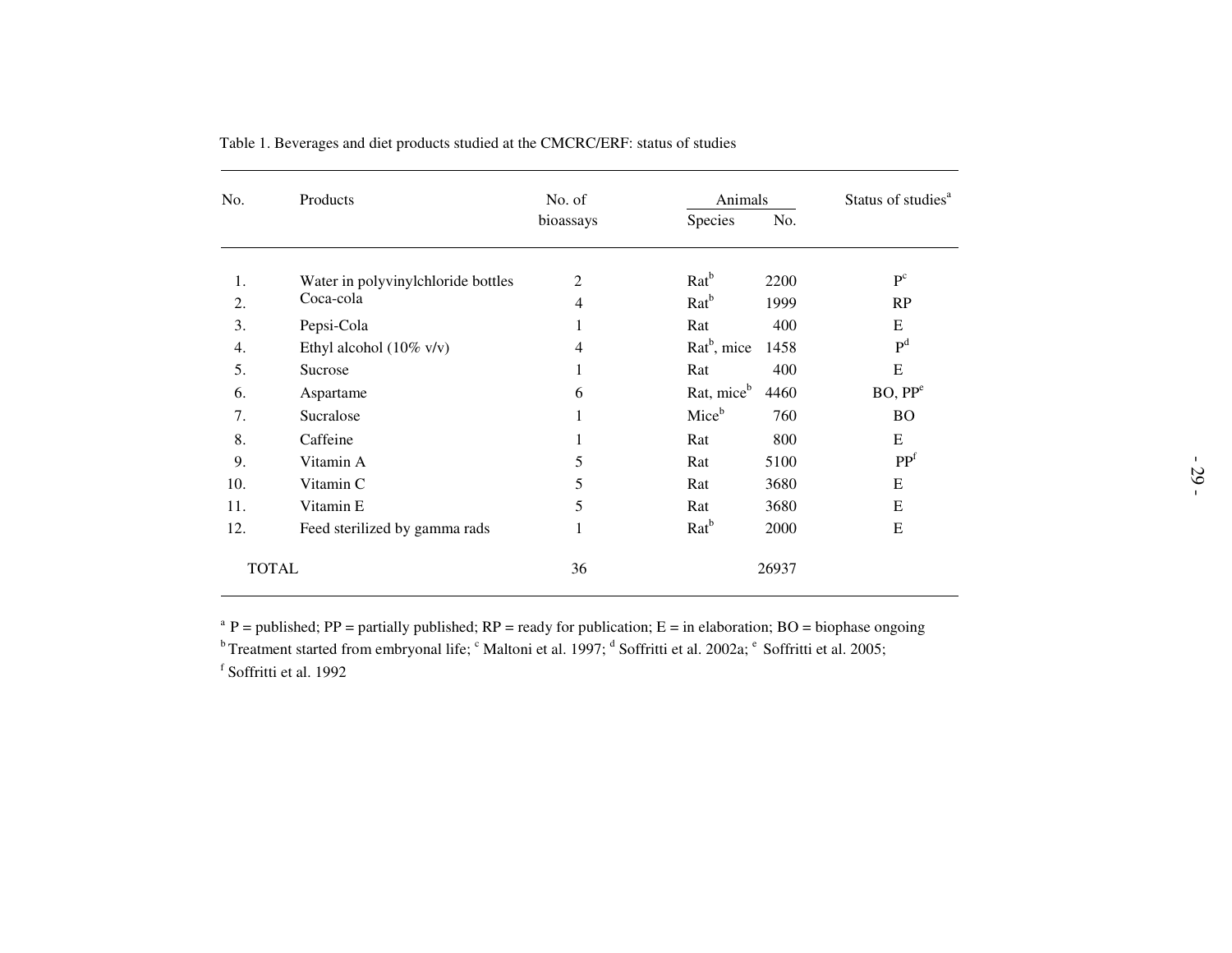| Dose<br>ppm             | Animals<br>at start |                          | Malignant tumors |     |                 | Total animals<br>bearing lymphomas<br>and leukemias<br>a,b |          |                            |      |                          |                   |             | Animals bearing dysplastic lesions and<br>carcinomas of the renal pelvis and ureter <sup>a</sup> | Animals bearing peripheral nerve<br>malignant Schwannomas |      |                |      |             |                          |                      |         |                |
|-------------------------|---------------------|--------------------------|------------------|-----|-----------------|------------------------------------------------------------|----------|----------------------------|------|--------------------------|-------------------|-------------|--------------------------------------------------------------------------------------------------|-----------------------------------------------------------|------|----------------|------|-------------|--------------------------|----------------------|---------|----------------|
| (mg/kg b.w.)            |                     | Tumor-bearing<br>animals |                  |     | Total<br>tumors |                                                            |          | Dysplastic<br>hyperplasias |      | Dysplastic<br>papillomas |                   | Carcinomas  |                                                                                                  | Total                                                     |      | Cranial        |      | Other sites |                          | Total <sup>a,b</sup> |         |                |
|                         |                     | No.                      | $\%$             | No. | Per 100 animals | No.                                                        | $\%$     | No.                        | $\%$ | No.                      | $\%$              | No.         | $\%$                                                                                             | No.                                                       | $\%$ | No.            | $\%$ | No.         | $\%$                     | No.                  | $\%$    |                |
| 100,000<br>(5,000)      | 100                 | 43                       | 43.0             | 55  | 55.0            | 29                                                         | 29.0     | 3                          | 3.0  | $\Omega$                 |                   |             | 1.0                                                                                              | $\overline{4}$                                            | 4.0  | 3              | 3.0  |             | 1.0                      | $\overline{4}$       | 4.0     |                |
| 50,000<br>(2,500)       | 100                 | 38                       | 38.0             | 45  | 45.0            | 20                                                         | 20.0     | 2                          | 2.0  | $\theta$                 | $\qquad \qquad$   |             | 1.0                                                                                              | 3                                                         | 3.0  | 3              | 3.0  | $\Omega$    | $\overline{\phantom{0}}$ | 3                    | 3.0     |                |
| 10,000<br>(500)         | 100                 | 34                       | 34.0             | 42  | 42.0            | 15                                                         | 15.0     | 2                          | 2.0  | $\Omega$                 |                   |             | 1.0                                                                                              | $\mathfrak{Z}$                                            | 3.0  | $\overline{2}$ | 2.0  | $\Omega$    |                          | $\mathfrak{D}$       | 2.0     |                |
| 2,000<br>(100)          | 150                 | 60                       | 40.0             | 69  | 46.0            | 33                                                         | 22.0     | $\overline{4}$             | 2.7  | $\Omega$                 | $\qquad \qquad$   |             | 0.7                                                                                              | 5                                                         | 3.3  | $\overline{2}$ | 1.3  | $\Omega$    |                          | $\mathcal{D}$        | 1.3     |                |
| 400<br>(20)             | 150                 | 48                       | 32.0             | 52  | 34.7            | 25                                                         | 16.7     | $4^{\circ}$                | 2.7  | $1^{\circ}$              | 0.7               | $0^{\circ}$ | $\equiv$                                                                                         | $5^{\circ}$                                               | 3.4  |                | 0.7  | 2           | 1.3                      | 3                    | 2.0     |                |
| 80<br>(4)               | 150                 | 44                       | 29.3             | 49  | 32.7            | 23                                                         | 15.3     | $3^{\circ}$                | 2.0  | $0^{\circ}$              | $\qquad \qquad -$ | $0^{\circ}$ | $\overline{\phantom{0}}$                                                                         | $3^{\circ}$                                               | 2.0  |                | 0.7  | $\theta$    | $\overline{\phantom{0}}$ |                      | 0.7     | $\mathfrak{S}$ |
| $\boldsymbol{0}$<br>(0) | 150                 | 53                       | $35.3*$          | 59  | 39.3            | 31                                                         | $20.7**$ |                            | 0.7  | $\Omega$                 |                   | $\theta$    |                                                                                                  |                                                           | 0.7  |                | 0.7  | $\Omega$    |                          |                      | $0.7**$ |                |

Table 2. Incidence of the preneoplastic and neoplastic lesions in male Sprague-Dawley rats in <sup>a</sup> life-span feed carcinogenicity study of Aspartame

<sup>a</sup> The tumor rates are based on the number of animals examined (necropsied)

<sup>b</sup> Near the control incidence are the p-values associated with the trend test

 $\epsilon$  Tissues from 149 animals have been analyzed

\* Statistically significant (p≤0.05) using Cochran-Armitage test

# Statistically significant (p≤0.05) using poly-k-test (k=3)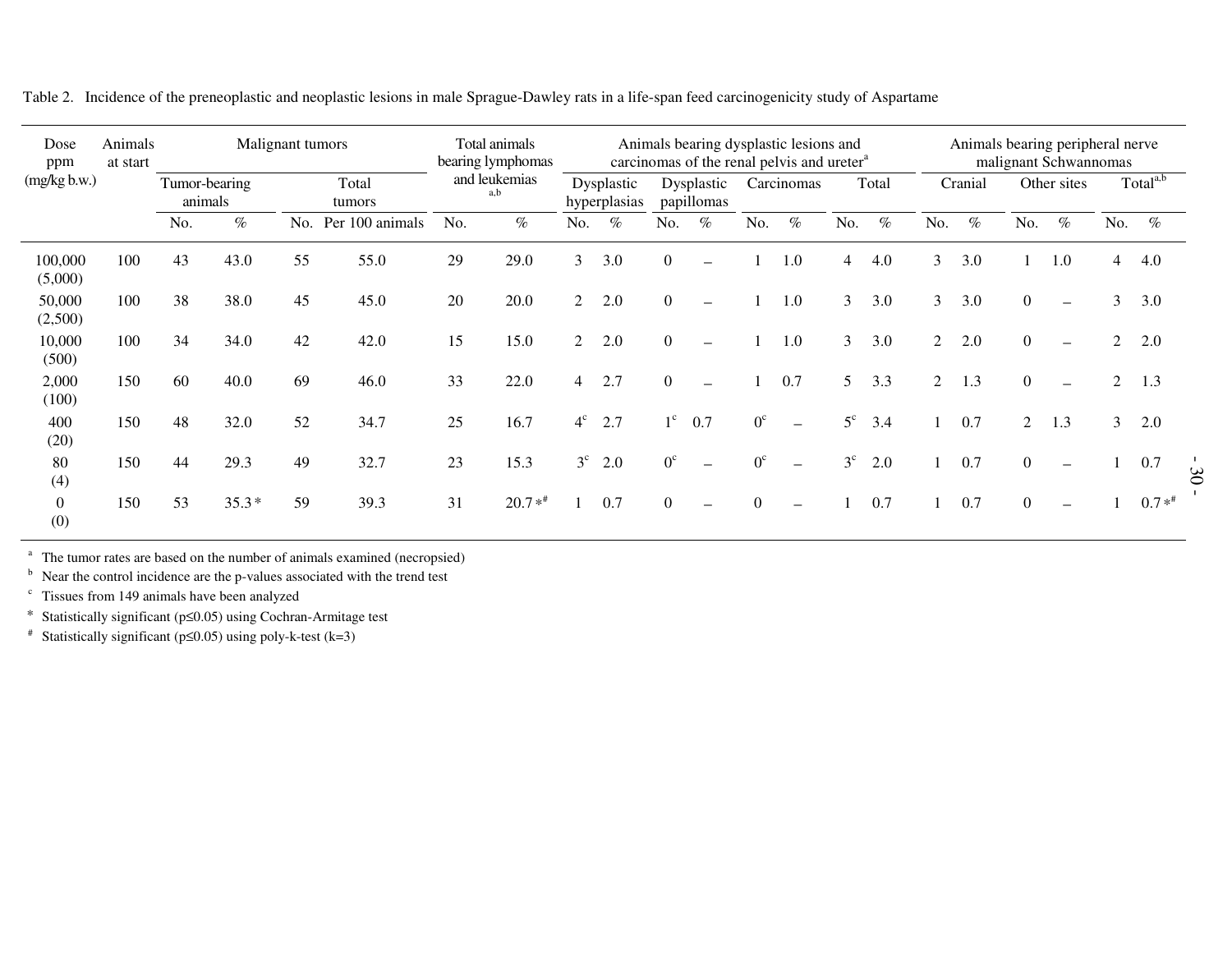| Dose<br>ppm             | Animals<br>at start | Malignant tumors         |          |                 |                 | Total animals<br>bearing lymphomas |           |                            |         |                          | Animals bearing dysplastic lesions and<br>carcinomas of the renal pelvis and ureter <sup>a</sup> |                | Animals bearing peripheral nerve<br>malignant Schwannomas |                |                     |                |                          |                |                          |                      |      |
|-------------------------|---------------------|--------------------------|----------|-----------------|-----------------|------------------------------------|-----------|----------------------------|---------|--------------------------|--------------------------------------------------------------------------------------------------|----------------|-----------------------------------------------------------|----------------|---------------------|----------------|--------------------------|----------------|--------------------------|----------------------|------|
| (mg/kg b.w.)            |                     | Tumor-bearing<br>animals |          | Total<br>tumors |                 | and leukemias<br>a,b               |           | Dysplastic<br>hyperplasias |         | Dysplastic<br>papillomas |                                                                                                  | Carcinomas     |                                                           | Total          |                     | Cranial        |                          | Other sites    |                          | Total <sup>a,b</sup> |      |
|                         |                     | No.                      | $\%$     | No.             | Per 100 animals | No.                                | $\%$      | No.                        | $\%$    | No.                      | $\%$                                                                                             | No.            | $\%$                                                      | No.            | $\%$                | No.            | $\%$                     | No.            | $\%$                     | No.                  | $\%$ |
| 100,000<br>(5,000)      | 100                 | 51                       | 51.0     | 64              | 64.0            | 25                                 | $25.0$ ## | 8                          | 8.0     | 3                        | 3.0                                                                                              | 4              | $4.0*$                                                    | 15             | $15.0$ ##           |                | 1.0                      |                | 1.0                      | $\overline{2}$       | 2.0  |
| 50,000<br>(2,500)       | 100                 | 58                       | 58.0##   | 84              | 84.0            | 25                                 | $25.0$ ## | 6 <sup>e</sup>             | 6.1     | $1^e$                    | 1.0                                                                                              | $3^e$          | 3.0                                                       |                | $10^e$ 10.1 $^{**}$ |                | 1.0                      | $\Omega$       | $\overline{\phantom{m}}$ |                      | 1.0  |
| 10,000<br>(500)         | 100                 | 40                       | 40.0     | 62              | 62.0            | 19                                 | $19.0*$   | 6                          | 6.0     |                          | 1.0                                                                                              | $3(4)$ 3.0     |                                                           |                | $10 \t10.0$ ##      |                | 1.0                      | $\mathbf{0}$   |                          |                      | 1.0  |
| 2,000<br>(100)          | 150                 | 67                       | 44.7     | 86              | 57.3            | 28                                 | $18.7*$   | 6                          | 4.0     |                          | 0.7                                                                                              | 3(4)           | 2.0                                                       | 10             | $6.7*$              |                | 0.7                      | $\overline{2}$ | 1.3                      | $\mathfrak{Z}$       | 2.0  |
| 400<br>(20)             | 150                 | 70                       | 46.7     | 95              | 63.3            | 30                                 | $20.0***$ | 5                          | 3.3     |                          | 0.7                                                                                              | $\mathfrak{Z}$ | 2.0                                                       | 9              | $6.0*$              | $\Omega$       | $\overline{\phantom{0}}$ | $\Omega$       |                          | $\Omega$             |      |
| 80<br>(4)               | 150                 | 64                       | 42.7     | 85              | 56.7            | 22                                 | 14.7      | 4                          | 2.7     |                          | 0.7                                                                                              |                | 0.7                                                       | 6              | 4.0                 |                | 0.7                      |                | 0.7                      | $\overline{2}$       | 1.3  |
| $\boldsymbol{0}$<br>(0) | 150                 | 55                       | $36.7**$ | 69              | 46.0            | 13                                 | $8.7**$   | $\mathfrak{D}$             | $1.3**$ | $\Omega$                 | ∗                                                                                                | $\Omega$       |                                                           | $\mathfrak{D}$ | $1.3***$ ##         | $\overline{0}$ | $\overline{\phantom{0}}$ | $\Omega$       |                          |                      |      |

- 3 1 -

Table 3. Incidence of the preneoplastic and neoplastic lesions in female Sprague-Dawley rats in <sup>a</sup> life-span feed carcinogenicity study of Aspartame

<sup>a</sup> The tumor rates are based on the number of animals examined (necropsied)

 $<sup>b</sup>$  Near the dosed group incidence are the p-values corresponding to pairwise comparisons between the controls and that dosed group</sup>

 $\epsilon$  Near the control incidence are the p-values associated with the trend test

<sup>d</sup> Between parentheses the numbers of tumors (one animal can bear bilateral tumors)

e Tissues from 99 animals have been analyzed

\* Statistically significant (p≤0.05) using Cochran-Armitage test

\*\* Statistically significant (p≤0.01) using Cochran-Armitage test

# Statistically significant (p≤0.05) using poly-k-test (k=3)

## Statistically significant ( $p≤0.01$ ) using poly-k-test (k=3)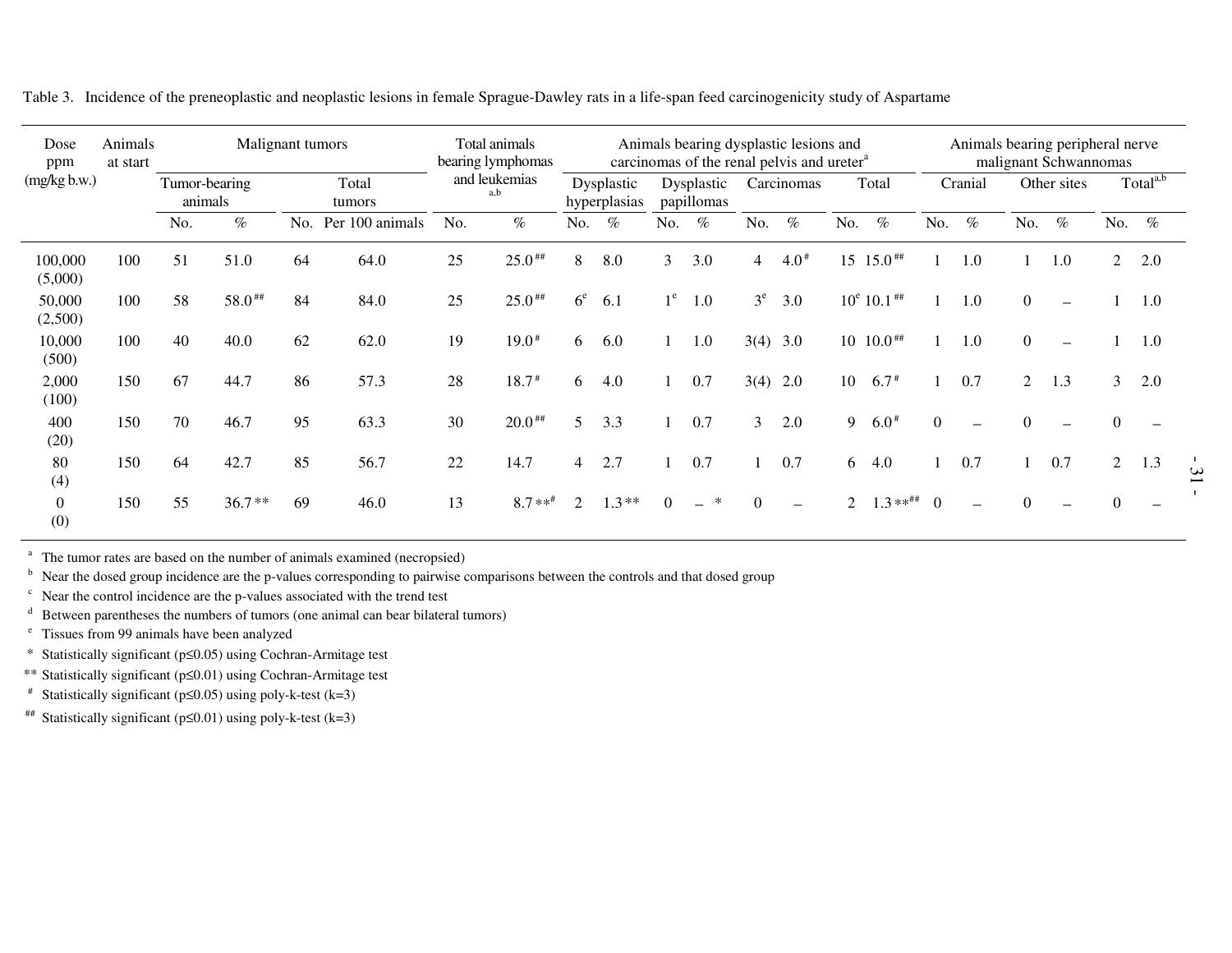| Dose                    | Animals  |                    | Lymphomas-Leukemias <sup>a</sup> |                           |      |                           |                          |                         |                          |     |                                 |                |                        |                |                          |                  |                          |
|-------------------------|----------|--------------------|----------------------------------|---------------------------|------|---------------------------|--------------------------|-------------------------|--------------------------|-----|---------------------------------|----------------|------------------------|----------------|--------------------------|------------------|--------------------------|
| ppm<br>(mg/kg b.w.)     | at start | Total <sup>b</sup> |                                  | Lymphoblastic<br>lymphoma |      | Lymphoblastic<br>leukemia |                          | Lymphocytic<br>lymphoma |                          |     | Lymphoimmunoblastic<br>lymphoma |                | Histiocytic<br>sarcoma |                | Monocytic<br>leukemia    |                  | Myeloid<br>leukemia      |
|                         |          | No.                | $\%$                             | No.                       | $\%$ | No.                       | $\%$                     | No.                     | $\%$                     | No. | $\%$                            | No.            | $\%$                   | No.            | $\%$                     | No.              | $\%$                     |
| 100,000<br>(5,000)      | 100      | 25                 | $25.0$ ##                        |                           | 4.0  | $\boldsymbol{0}$          | $\overline{\phantom{0}}$ | $\overline{c}$          | 8.0                      | 11  | 44.0                            | $\mathcal{I}$  | 28.0                   | $\overline{2}$ | 8.0                      | 2                | 8.0                      |
| 50,000<br>(2,500)       | 100      | 25                 | $25.0$ ##                        | 2                         | 8.0  | $\boldsymbol{0}$          | $\overline{\phantom{0}}$ | $\boldsymbol{0}$        | $\overline{\phantom{0}}$ | 10  | 40.0                            | 8              | 32.0                   | $\overline{4}$ | 16.0                     |                  | 4.0                      |
| 10,000<br>(500)         | 100      | 19                 | $19.0*$                          | $\overline{2}$            | 10.5 | $\mathbf{0}$              | $\overline{\phantom{m}}$ | 2                       | 10.5                     | 3   | 15.8                            | 10             | 52.6                   | $\overline{2}$ | 10.5                     | $\boldsymbol{0}$ |                          |
| 2,000<br>(100)          | 150      | 28                 | $18.7*$                          | 5                         | 17.8 |                           | 3.6                      |                         | 3.6                      | 8   | 28.6                            | 8              | 28.6                   | $\overline{4}$ | 14.3                     |                  | 3.6                      |
| 400<br>(20)             | 150      | $30^{\circ}$       | $20.0$ ##                        | $\mathcal{I}$             | 23.3 | $\mathbf{0}$              | $\overline{\phantom{m}}$ | $\overline{2}$          | 6.7                      | 8   | 26.7                            | 9              | 30.0                   | 5              | 16.7                     | $\boldsymbol{0}$ | $\overline{\phantom{a}}$ |
| 80<br>(4)               | 150      | 22                 | 14.7                             | 3                         | 13.6 | $\mathbf{0}$              | $\overline{\phantom{m}}$ | 5                       | 22.7                     | 6   | 27.2                            | 6              | 27.3                   | $\overline{2}$ | 9.1                      | $\boldsymbol{0}$ |                          |
| $\boldsymbol{0}$<br>(0) | 150      | 13                 | $8.7**$                          | $\overline{2}$            | 15.4 | $\overline{0}$            | $\overline{\phantom{m}}$ | $\overline{2}$          | 15.4                     | 5   | 38.5                            | $\overline{4}$ | 30.8                   | $\overline{0}$ | $\overline{\phantom{m}}$ | $\boldsymbol{0}$ |                          |

Table 4. Incidence and distribution by hystocytotype of lymphomas-leukemias in female Sprague-Dawley rats in <sup>a</sup> life-span feed carcinogenicity study of Aspartame

a<sup>a</sup> Percentages refer to the total number of animals bearing lymphomas-leukemias

b<sup>9</sup> Percentages refer to the number of animals at start

c $\epsilon$  One animal bears two types of neoplasias: lymphoblastic lymphoma and histiocytic sarcoma

\*\*Statistically significant (p≤0.01) using Cochran-Armitage test

#Statistically significant ( $p \le 0.05$ ) using poly-k-test (k=3)

##Statistically significant ( $p \le 0.01$ ) using poly-k-test (k=3)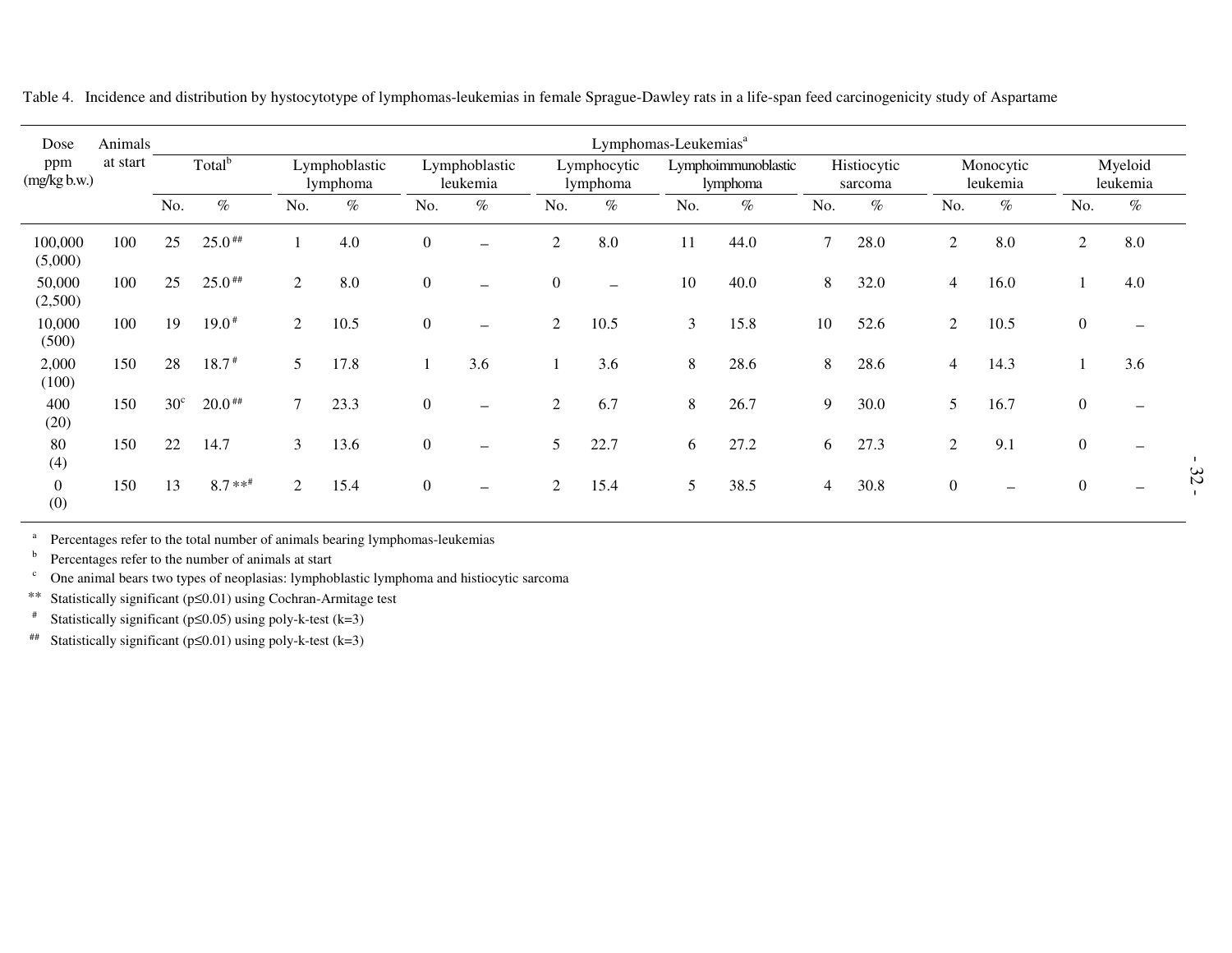



Figure 1. **A**. Mean daily feed consumption in males. **B**. Mean daily feed consumption in females. **C**. Mean body weights in males (M) and females (F). **D**. Survival in males. **E**. Survival in female.  $(- - \cdot -$ 100,000 ppm;  $- - \blacktriangle - - 50,000$  ppm;  $- - -10,000$  ppm;  $- - -2,000$ ppm;  $- \ast$   $- - 400$  ppm;  $- - + - - 80$ ppm;  $-\square$  Control;  $\downarrow$  Start of the experiment)